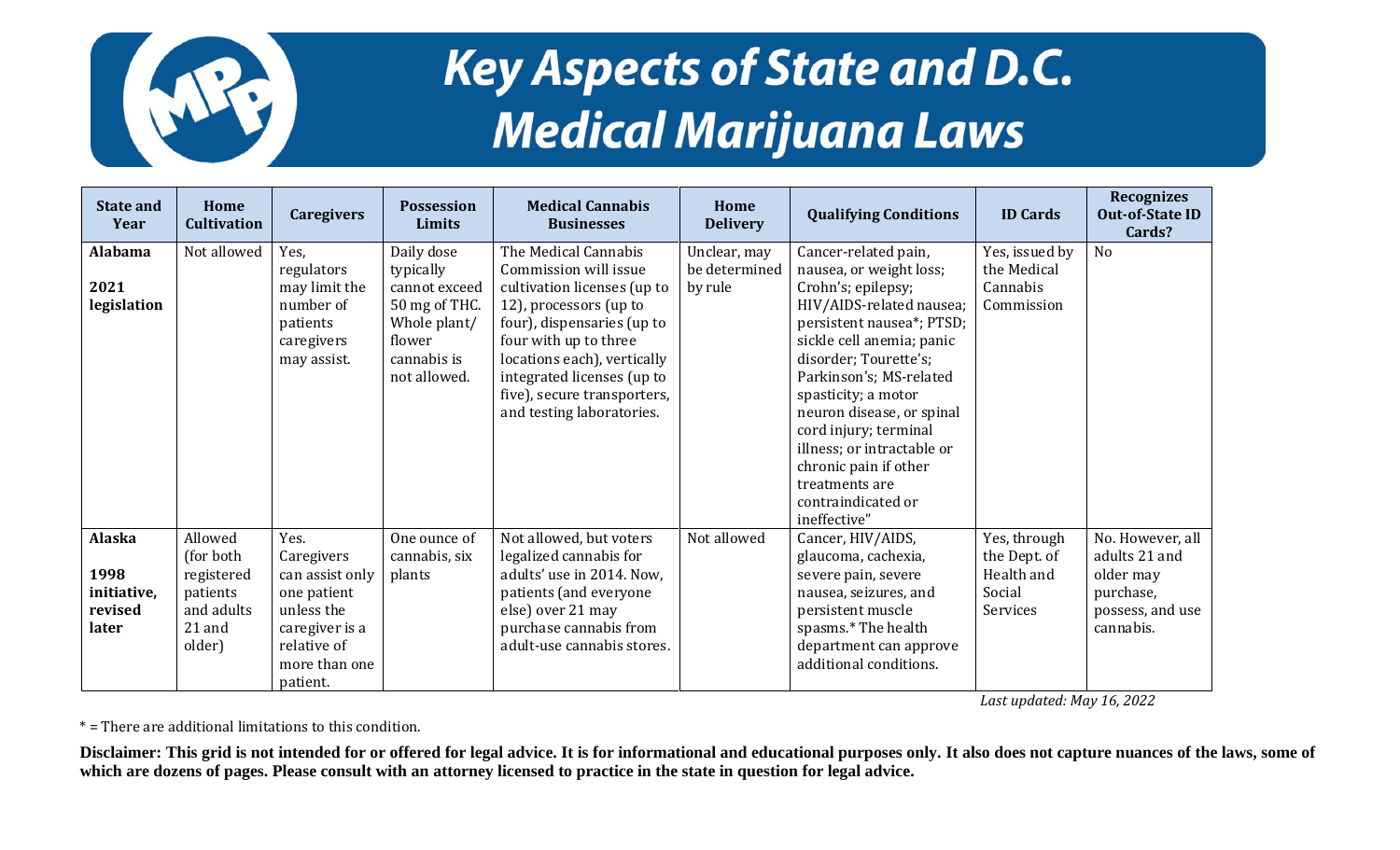| <b>State</b>                          | Home<br><b>Cultivation</b>                                                                                                                                     | <b>Caregivers</b>                                                                                                                                                       | <b>Possession</b><br>Limits                                                                   | <b>Medical Cannabis</b><br><b>Businesses</b>                                                                                                                 | Home<br><b>Delivery</b> | <b>Qualifying Conditions</b>                                                                                                                                                                                                                                                                                                                                  | <b>ID Cards?</b>                                                                                                                                                                                    | <b>Recognizes</b><br><b>Out-of-State</b><br><b>ID Cards?</b>                                                                                                                          |
|---------------------------------------|----------------------------------------------------------------------------------------------------------------------------------------------------------------|-------------------------------------------------------------------------------------------------------------------------------------------------------------------------|-----------------------------------------------------------------------------------------------|--------------------------------------------------------------------------------------------------------------------------------------------------------------|-------------------------|---------------------------------------------------------------------------------------------------------------------------------------------------------------------------------------------------------------------------------------------------------------------------------------------------------------------------------------------------------------|-----------------------------------------------------------------------------------------------------------------------------------------------------------------------------------------------------|---------------------------------------------------------------------------------------------------------------------------------------------------------------------------------------|
| <b>Arizona</b><br>2010<br>initiative  | Secure<br>cultivation<br>allowed if<br>the patient<br>does not<br>live within<br>25 miles of<br>the nearest<br>dispensary;<br>all adults<br>$21+$ can<br>grow. | Yes.<br>Caregivers<br>can assist up<br>to five<br>patients.<br>Caregivers<br>cannot be<br>paid for their<br>services, but<br>they may be<br>reimbursed<br>for expenses. | Two and one-<br>half ounces of<br>cannabis, 12<br>plants for<br>those allowed<br>to cultivate | As of April 2021, 125<br>Dept. of Health Services-<br>regulated non-profit<br>dispensaries were<br>operational. Sales are<br>subject to a 6.6% sales<br>tax. | Allowed                 | Cancer, HIV/AIDS,<br>hepatitis C, ALS, Crohn's<br>disease, glaucoma,<br>Alzheimer's, severe and<br>chronic pain, cachexia,<br>severe nausea, seizures,<br>PTSD, scoliosis, or<br>persistent muscle spasms.<br>The Dept. of Health<br>Services can approve<br>additional conditions.                                                                           | Yes, through<br>the Dept. of<br>Health<br>Services.<br>Cards are<br>valid for two<br>years.                                                                                                         | Yes, for<br>patients with<br>conditions<br>that qualify<br>under Arizona<br>law. The law<br>does not allow<br>out-of-state<br>patients to<br>obtain<br>cannabis from<br>dispensaries. |
| <b>Arkansas</b><br>2016<br>initiative | Not allowed                                                                                                                                                    | Yes.<br>Caregivers<br>cannot be a<br>member of the<br>U.S. military<br>or National<br>Guard.                                                                            | Two and one-<br>half ounces                                                                   | As of March 2022, the<br>state had five cultivation<br>facilities and 38<br>dispensaries in operation.                                                       | Allowed                 | Cancer, glaucoma,<br>HIV/AIDS, hepatitis C,<br>ALS, Tourette's, Crohn's,<br>ulcerative colitis, PTSD,<br>severe arthritis.<br>fibromyalgia, Alzheimer's,<br>wasting, peripheral<br>neuropathy, intractable<br>pain,* severe nausea,<br>seizures, and severe or<br>persistent muscle spasms.<br>The health department<br>can approve additional<br>conditions. | Yes, issued by<br>the Dept. of<br>Health. Note:<br>Members of<br>the U.S.<br>military and<br>the Arkansas<br>National<br>Guard may<br>not enroll in<br>the program<br>as caregivers<br>or patients. | Yes, if the<br>condition<br>qualifies<br>under the<br>Arkansas<br>program.                                                                                                            |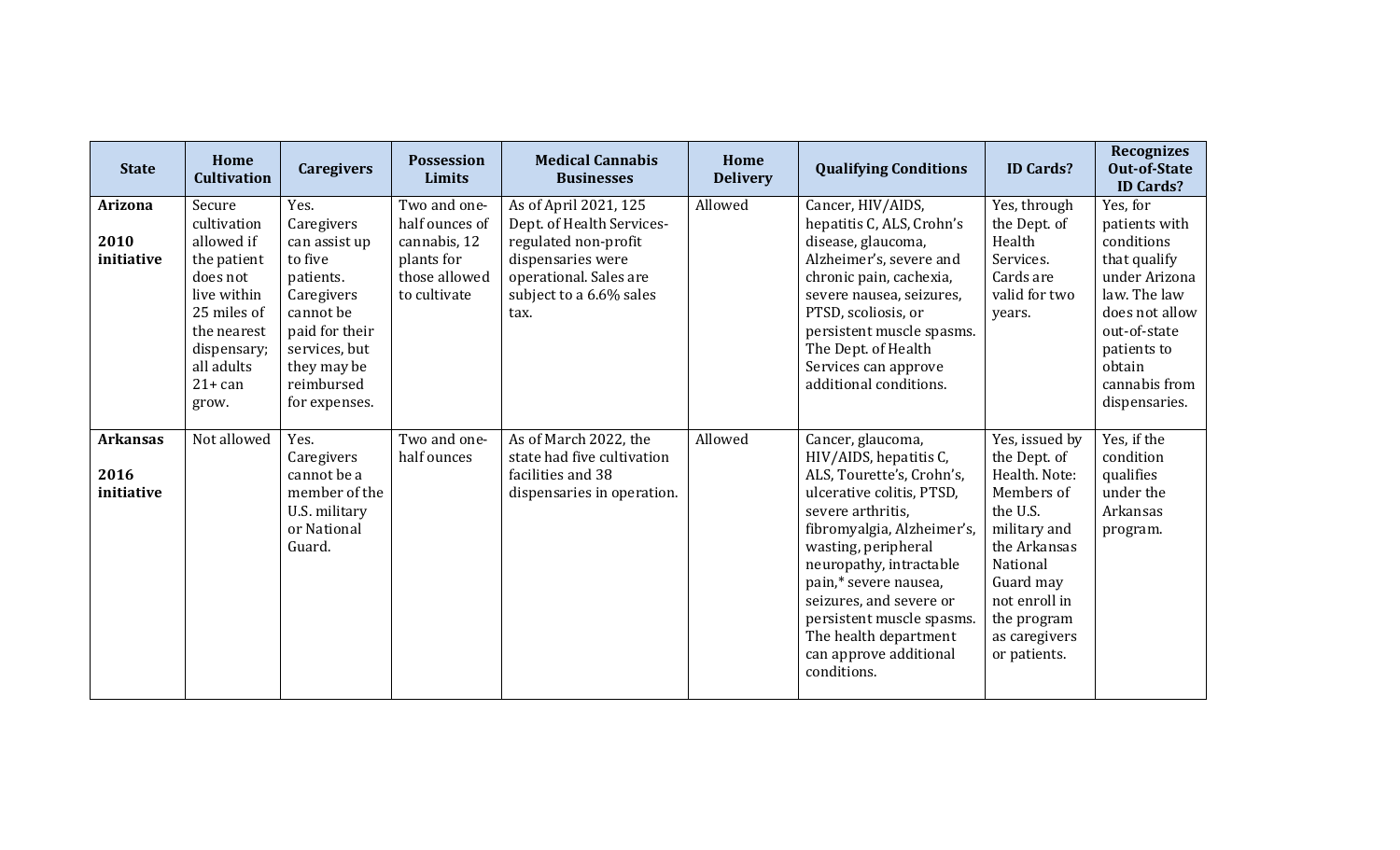| <b>State</b>                                                                                 | Home<br><b>Cultivation</b>                                          | <b>Caregivers</b>                                                                                                                                                                                    | <b>Possession</b><br>Limits                                                                                                                                         | <b>Medical Cannabis</b><br><b>Businesses</b>                                                                                                                                                                                                                                      | Home<br><b>Delivery</b> | Qualifying<br><b>Conditions</b>                                                                                                                                                                     | <b>ID Cards?</b>                                                             | <b>Recognizes Out-</b><br>of-State ID<br>Cards?                                                                                                                                              |
|----------------------------------------------------------------------------------------------|---------------------------------------------------------------------|------------------------------------------------------------------------------------------------------------------------------------------------------------------------------------------------------|---------------------------------------------------------------------------------------------------------------------------------------------------------------------|-----------------------------------------------------------------------------------------------------------------------------------------------------------------------------------------------------------------------------------------------------------------------------------|-------------------------|-----------------------------------------------------------------------------------------------------------------------------------------------------------------------------------------------------|------------------------------------------------------------------------------|----------------------------------------------------------------------------------------------------------------------------------------------------------------------------------------------|
| California<br>1996<br>initiative<br>and later<br>bills                                       | Allowed<br>(for both<br>patients<br>and adults<br>21 and<br>older)  | Yes.<br>Caregivers<br>must have<br>"consistently<br>assumed<br>responsibility<br>for the<br>housing,<br>health, or<br>safety of [the]<br>patient."                                                   | At least eight<br>ounces and<br>six mature<br>plants, or 12<br>immature<br>plants.<br>Counties can<br>allow more,<br>and a<br>defense can<br>be raised for<br>more. | The state licenses and<br>regulates medical cannabis<br>businesses, and there is no<br>statewide limit on the<br>number.                                                                                                                                                          | Allowed                 | "Cancer, anorexia,<br>AIDS, chronic pain,<br>spasticity, glaucoma,<br>arthritis, migraine, or<br>any other illness for<br>which marijuana<br>provides relief"                                       | Yes, optional.<br>Cards are<br>issued by the<br>Dept. of Public<br>Health.   | All adults 21 and<br>older may<br>possess, use, and<br>purchase<br>cannabis. Also,<br>non-residents<br>may get a<br>California<br>doctor's<br>recommendation<br>for in-state<br>protections. |
| Colorado<br>2000 voter-<br>approved<br>amendment<br>to<br>constitution<br>and later<br>bills | Allowed<br>(for both)<br>patients<br>and adults<br>21 and<br>older) | Yes.<br>Caregivers<br>must have<br>"significant<br>responsibility<br>for managing<br>the well-being<br>of the patient."<br>Generally, a<br>caregiver<br>cannot assist<br>more than five<br>patients. | Two ounces<br>of cannabis,<br>six plants                                                                                                                            | As of May 2022, 410<br>licensed medical cannabis<br>centers, 471 growers, and<br>227 infused product<br>makers were regulated by<br>the Dept. of Revenue and<br>local governments.<br>Medical cannabis is subject<br>to sales tax, with an<br>exemption for indigent<br>patients. | Allowed                 | Cancer, HIV/AIDS,<br>glaucoma, PTSD,<br>severe pain, cachexia,<br>severe nausea,<br>seizures, and<br>persistent muscle<br>spasms. The health<br>department can<br>approve additional<br>conditions. | Yes, issued by<br>the Dept. of<br><b>Public Health</b><br>and<br>Environment | No, but all adults<br>21 and older may<br>possess, use, and<br>purchase<br>cannabis.                                                                                                         |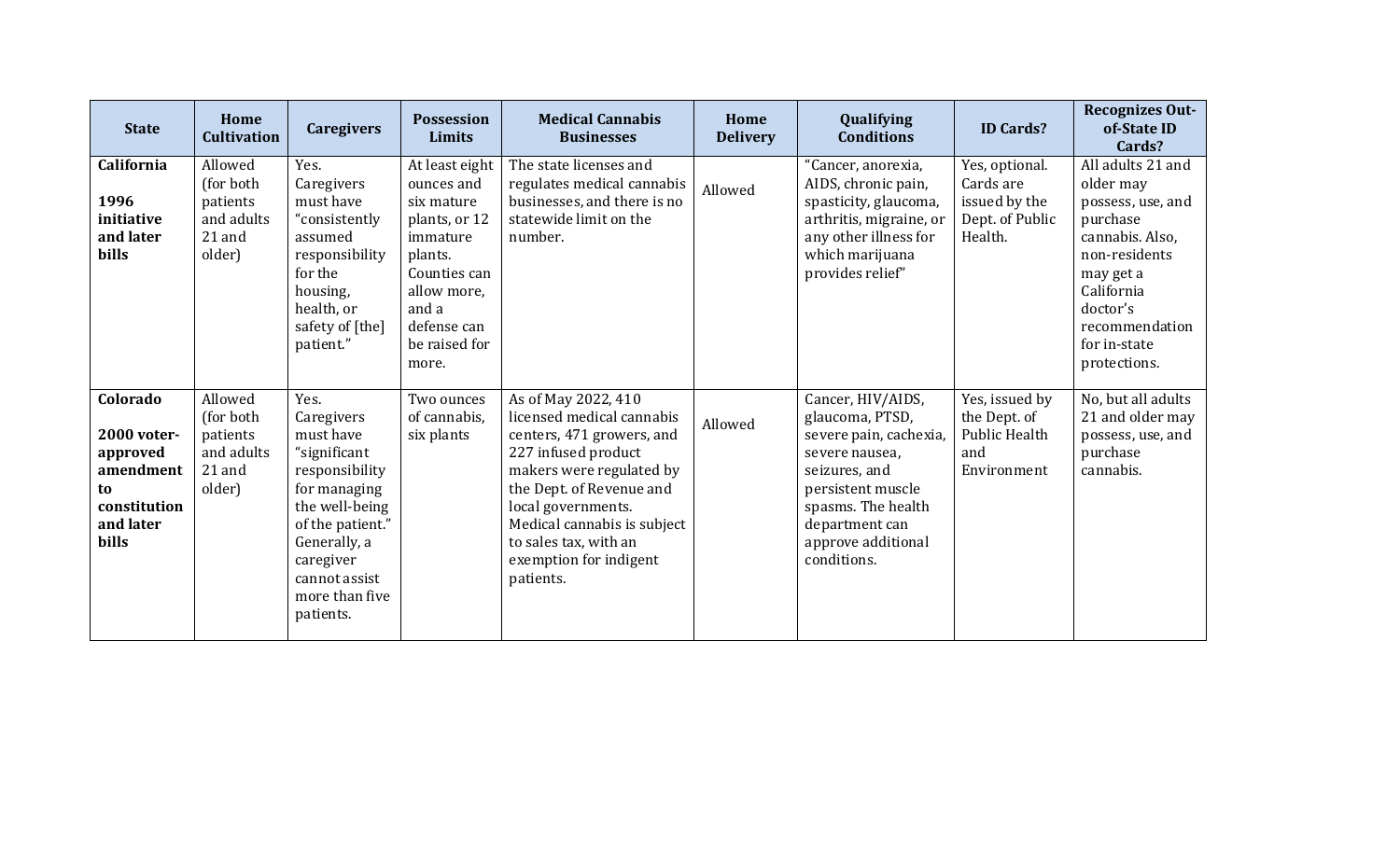| <b>State</b>                           | Home<br><b>Cultivation</b>                                                                                     | <b>Caregivers</b>                                                                                                                                                                                        | <b>Possession</b><br><b>Limits</b>                                                                                                    | <b>Medical Cannabis</b><br><b>Businesses</b>                                                                                            | <b>Delivery</b> | <b>Qualifying Conditions</b>                                                                                                                                                                                                                                                                                                                                                                                                                                                              | <b>ID Cards?</b>                                                       | <b>Recognizes Out-</b><br>of-State ID Cards?                                                                                         |
|----------------------------------------|----------------------------------------------------------------------------------------------------------------|----------------------------------------------------------------------------------------------------------------------------------------------------------------------------------------------------------|---------------------------------------------------------------------------------------------------------------------------------------|-----------------------------------------------------------------------------------------------------------------------------------------|-----------------|-------------------------------------------------------------------------------------------------------------------------------------------------------------------------------------------------------------------------------------------------------------------------------------------------------------------------------------------------------------------------------------------------------------------------------------------------------------------------------------------|------------------------------------------------------------------------|--------------------------------------------------------------------------------------------------------------------------------------|
| Conn.<br>2012<br>legislation           | Not allowed<br>for medical;<br>allowed<br>starting in<br><b>July 2023</b><br>for all<br>adults 21<br>and older | Yes, a<br>caregiver<br>can serve<br>one patient<br>(or more for<br>close<br>family). The<br>need for a<br>caregiver<br>must be<br>evaluated by<br>the<br>physician<br>and be<br>included in a<br>written | 2.5 ounces<br>per month,<br>unless one's<br>physician<br>indicates a<br>lesser<br>amount is<br>appropriate                            | As of May 2022,<br>there were 18<br>dispensary facilities<br>and four growers.<br>Medical cannabis is<br>subject to state sales<br>tax. | Allowed         | Around 40 conditions for<br>adults, including cancer,<br>glaucoma, HIV/AIDS, multiple<br>sclerosis, epilepsy, wasting<br>syndrome, Crohn's disease,<br>PTSD, cerebral palsy, ALS, cystic<br>fibrosis, certain terminal<br>illnesses, and chronic pain of at<br>least six months duration<br>associated with a specified<br>underlying chronic condition.<br>Fewer conditions qualify for<br>minors.                                                                                       | Yes, issued by<br>the Dept. of<br>Consumer<br>Protection               | No, but all adults<br>21 and older may<br>possess and use<br>cannabis. Adult-<br>use sales are<br>expected to begin<br>in late 2022. |
|                                        |                                                                                                                | certification.                                                                                                                                                                                           |                                                                                                                                       |                                                                                                                                         |                 |                                                                                                                                                                                                                                                                                                                                                                                                                                                                                           |                                                                        |                                                                                                                                      |
| <b>Delaware</b><br>2011<br>legislation | Not allowed                                                                                                    | Yes.<br>Caregivers<br>can assist up<br>to five<br>patients.                                                                                                                                              | Up to six<br>ounces at<br>one time.<br>May obtain<br>up to three<br>ounces in a<br>$14$ -day<br>period from<br>compassion<br>centers. | Seven compassion<br>centers are open as<br>of May 2022.<br>Compassion centers<br>must be not-for-<br>profit.                            | Allowed         | For adults: Cancer, cachexia,<br>HIV/AIDS, ALS, glaucoma,<br>decompensated cirrhosis,<br>Alzheimer's, PTSD, certain<br>migraines, autism with<br>aggressive behavior, terminal<br>illness, seizures, intractable<br>nausea, persistent muscle<br>spasms, chronic debilitating<br>migraines, new daily persistent<br>headache, or debilitating pain<br>that has not responded to other<br>treatments. Minors' conditions<br>are more limited. The health<br>department can add conditions. | Yes, issued by<br>the Dept. of<br>Health and<br><b>Social Services</b> | No. The initial<br>statute itself<br>allowed out-of-<br>state protections,<br>but the legislature<br>subsequently<br>removed them.   |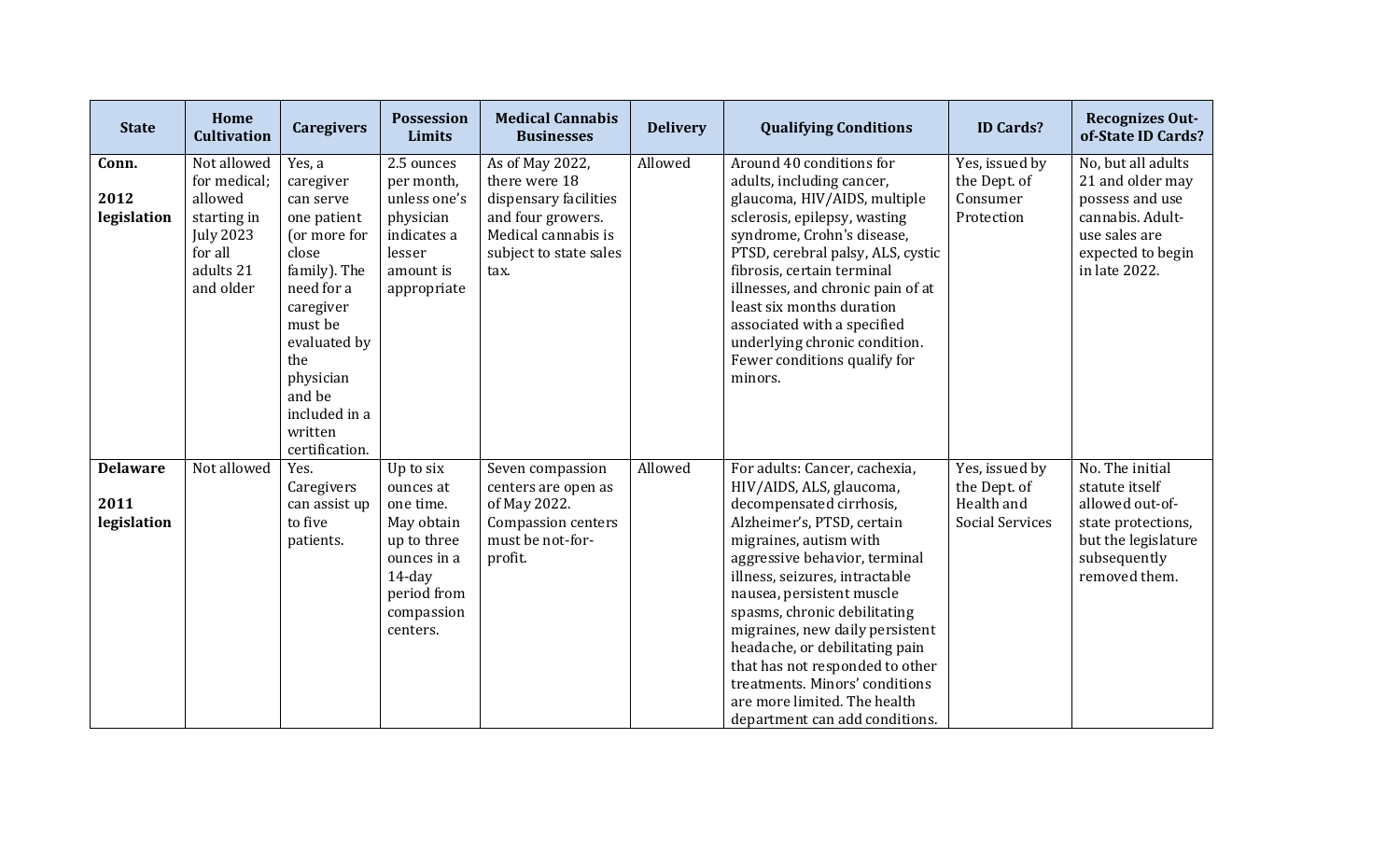| <b>State</b>                                                                                   | Home<br><b>Cultivation</b>                                                                                                      | <b>Caregivers</b>                                                                                                                         | <b>Possession</b><br>Limits                                                                                                                                                     | <b>Medical Cannabis</b><br><b>Businesses</b>                                                                                                                                                                                          | <b>Delivery</b>                                                                                               | <b>Qualifying Conditions</b>                                                                                                                                                                                                                                                                                                                                                   | <b>ID Cards?</b>                                 | <b>Recognizes</b><br><b>Out-of-State</b><br><b>ID Cards?</b>              |
|------------------------------------------------------------------------------------------------|---------------------------------------------------------------------------------------------------------------------------------|-------------------------------------------------------------------------------------------------------------------------------------------|---------------------------------------------------------------------------------------------------------------------------------------------------------------------------------|---------------------------------------------------------------------------------------------------------------------------------------------------------------------------------------------------------------------------------------|---------------------------------------------------------------------------------------------------------------|--------------------------------------------------------------------------------------------------------------------------------------------------------------------------------------------------------------------------------------------------------------------------------------------------------------------------------------------------------------------------------|--------------------------------------------------|---------------------------------------------------------------------------|
| D.C.<br>1998<br>initiative,<br>revised by<br>D.C.<br>Council;<br><b>Congress</b><br>delayed it | All adults 21<br>and older<br>may<br>cultivate up<br>to six plants.<br>Medical<br>patients<br>under 21<br>may not<br>cultivate. | Yes. Caregivers<br>can assist only one<br>patient.                                                                                        | Up to four ounces<br>in a 30-day period,<br>obtained from a<br>registered<br>dispensary.                                                                                        | As of May 2022, there<br>are seven operational<br>dispensaries and seven<br>licensed cultivation<br>centers. Dispensaries<br>must have a sliding<br>scale of prices for low-<br>income patients. Sales<br>tax is six percent.         | As of May<br>2022, delivery<br>is allowed<br>pursuant to an<br>emergency<br>ordinance<br>related to<br>COVID. | "Any condition for which treatment<br>with medical marijuana would be<br>beneficial, as determined by the<br>patient's physician"                                                                                                                                                                                                                                              | Yes, issued<br>by the Dept.<br>of Health         | Yes. Also, all<br>adults 21 and<br>up may<br>possess and<br>use cannabis. |
| Florida<br>2016<br>initiative<br>and later<br>bills                                            | Not allowed                                                                                                                     | Yes. Typically,<br>there's a 1:1<br>patient to<br>caregiver ratio,<br>but some<br>exceptions are<br>allowed.                              | Patients may<br>receive up to 2.5<br>ounces of whole<br>flower cannabis<br>every 35 days.<br>Patients may<br>possess no more<br>than four ounces<br>of cannabis at one<br>time. | The Dept. of Health has<br>registered "Medical<br>Marijuana Treatment<br>Centers" to cultivate<br>and dispense medical<br>cannabis. As of May<br>2022, the department<br>listed 429 dispensing<br>facilities throughout the<br>state. | Allowed                                                                                                       | Cancer, epilepsy, glaucoma,<br>HIV/AIDS, PTSD, ALS Crohn's,<br>Parkinson's, MS, chronic<br>nonmalignant pain, or other<br>debilitating medical conditions of the<br>same kind or class as or comparable<br>to those enumerated, and for which a<br>physician believes that the medical<br>use of cannabis would likely<br>outweigh the potential health risks<br>for a patient | Yes, issued<br>by the Dept.<br>of Health         | N <sub>o</sub>                                                            |
| Hawaii<br>2000<br>legislation                                                                  | Allowed                                                                                                                         | Yes. Caregivers<br>can assist only one<br>patient. (They will<br>no longer be able<br>to cultivate for<br>patients after Dec.<br>1, 2023. | A patient and<br>caregiver can<br>collectively<br>possess 10 tagged<br>plants and four<br>ounces of useable<br>cannabis.                                                        | The Dept. of Health has<br>issued eight licenses,<br>with two production<br>centers and three retail<br>dispensaries allowed for<br>each license.                                                                                     | Not allowed                                                                                                   | Severe pain, cachexia, wasting<br>syndrome, severe nausea, seizures,<br>PTSD, ALS, rheumatoid arthritis,<br>lupus, HIV/AIDS, epilepsy, MS,<br>glaucoma, and severe and persistent<br>muscle spasms. The health<br>department may add conditions.                                                                                                                               | Yes, through<br>the Dept. of<br>Public<br>Health | Yes                                                                       |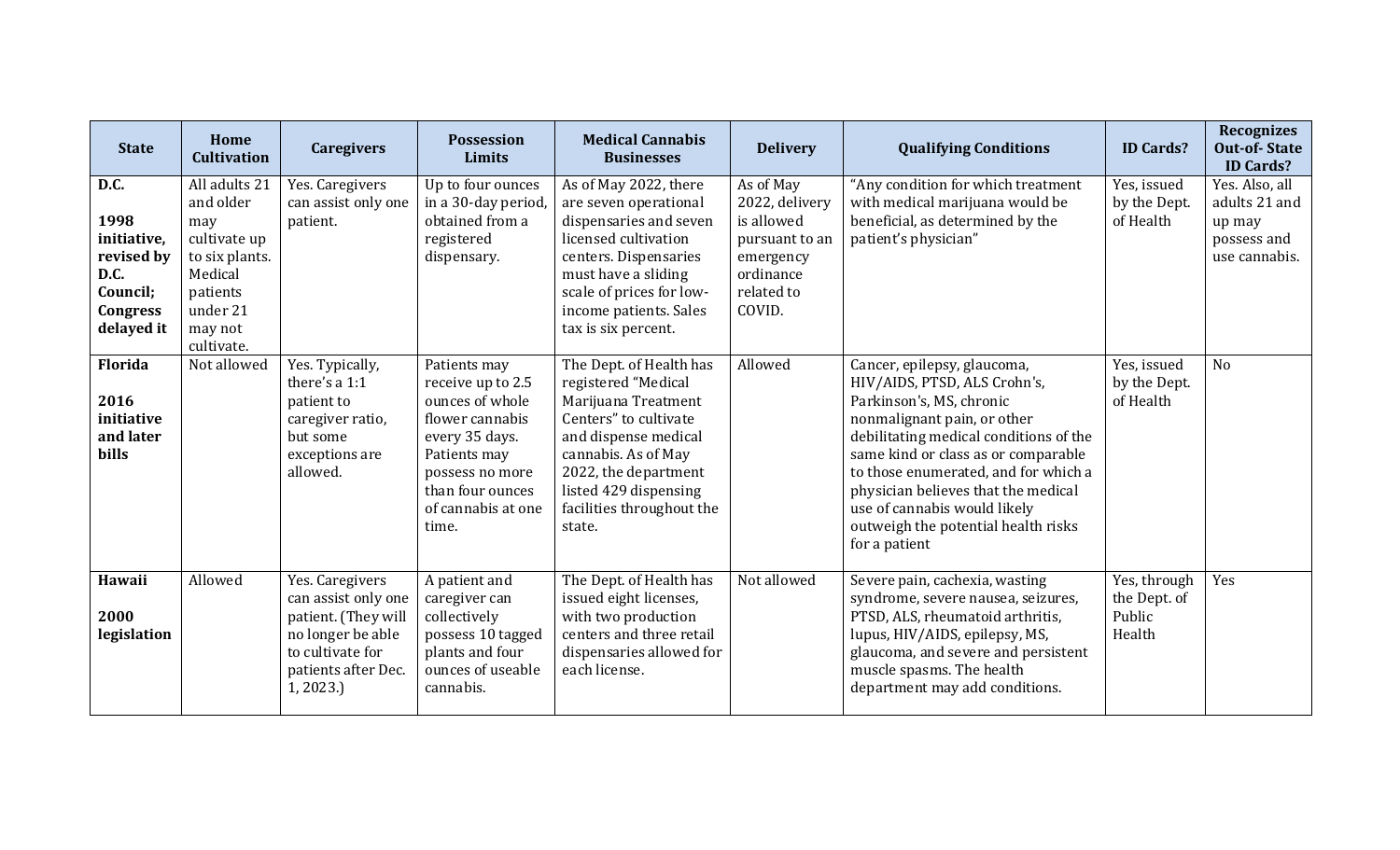| <b>State</b>                                                  | Home<br><b>Cultivation</b> | <b>Caregivers</b>                                        | <b>Possession</b><br><b>Limits</b>                                                         | <b>Medical Cannabis</b><br><b>Businesses</b>                                                                                                                     | <b>Home Delivery</b> | <b>Qualifying Conditions</b>                                                                                                                                                                                                                                                                                                                                                                                                      | <b>ID Cards?</b>                                    | <b>Recognizes Out-</b><br>of-State ID Cards?                                                     |
|---------------------------------------------------------------|----------------------------|----------------------------------------------------------|--------------------------------------------------------------------------------------------|------------------------------------------------------------------------------------------------------------------------------------------------------------------|----------------------|-----------------------------------------------------------------------------------------------------------------------------------------------------------------------------------------------------------------------------------------------------------------------------------------------------------------------------------------------------------------------------------------------------------------------------------|-----------------------------------------------------|--------------------------------------------------------------------------------------------------|
| <b>Illinois</b><br>2013<br>legislation,<br>later<br>revisions | Not allowed                | Yes,<br>caregivers<br>can assist<br>only one<br>patient. | Five plants,<br>2.5 ounces of<br>cannabis,<br>unless a<br>waiver is<br>granted for<br>more | The law allows for 60 medical<br>dispensaries and 22 cultivation<br>facilities. There is a 7% excise<br>tax at the wholesale level and a<br>1% sales tax.        | Not allowed          | Dozens of conditions are<br>allowed, including chronic pain,<br>PTSD, HIV/AIDS, autism, cancer,<br>spinal cord injury or disease,<br>multiple sclerosis, Crohn's<br>disease, seizures, cachexia,<br>irritable bowel syndrome,<br>migraines, osteoarthritis, and<br>anorexia nervosa. Patients who<br>are prescribed opioids, or who<br>could be, also qualify. The health<br>department can add conditions.                       | Yes,<br>through the<br>Dept. of<br>Public<br>Health | No, however, adults<br>21 and older are<br>allowed to possess,<br>purchase, and use<br>cannabis. |
| Louisiana<br>2015 and<br>subsequent<br>legislation            | Not allowed                | Yes                                                      | 2.5 ounces of<br>flower<br>cannabis<br>every 14 days                                       | Nine cannabis-only<br>"pharmacies" have been<br>approved and a 10th may be<br>added. Two universities are<br>contracting with producers to<br>grow the cannabis. | Allowed              | Any medical condition the<br>physician considers debilitating<br>to the patient, plus several listed<br>conditions, including cancer,<br>HIV/AIDS, ALS, cachexia or<br>wasting disorder, seizure<br>disorders, Alzheimer's<br>spasticity, Crohn's disease,<br>muscular dystrophy, glaucoma,<br>Parkinson's disease, traumatic<br>brain injury, PTSD, multiple<br>sclerosis, intractable pain, and<br>$-$ in some cases $-$ autism | <b>Not</b><br>provided<br>for                       | N <sub>o</sub>                                                                                   |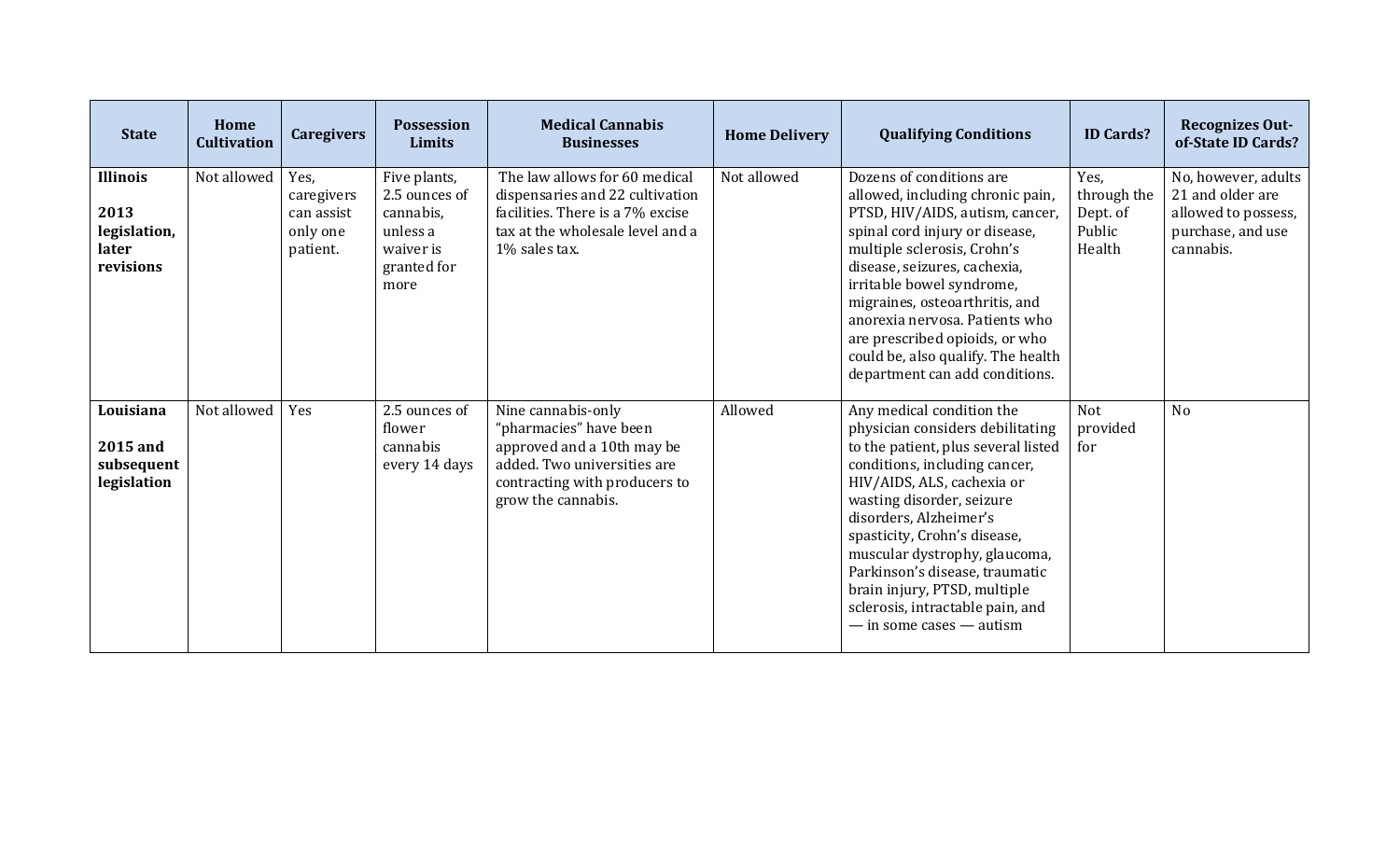| <b>State</b>                                            | Home<br><b>Cultivation</b>                                                           | <b>Caregivers</b>                                                                                                                                           | <b>Possession</b><br>Limits                                                                                                                        | <b>Medical Cannabis</b><br><b>Businesses</b>                                                                                                        | <b>Home Delivery</b> | <b>Qualifying Conditions</b>                                                                                                                                                                                                                                                                                                                                                               | <b>ID Cards?</b>                                                                                              | <b>Recognizes Out-of-</b><br><b>State ID Cards?</b>                                                           |
|---------------------------------------------------------|--------------------------------------------------------------------------------------|-------------------------------------------------------------------------------------------------------------------------------------------------------------|----------------------------------------------------------------------------------------------------------------------------------------------------|-----------------------------------------------------------------------------------------------------------------------------------------------------|----------------------|--------------------------------------------------------------------------------------------------------------------------------------------------------------------------------------------------------------------------------------------------------------------------------------------------------------------------------------------------------------------------------------------|---------------------------------------------------------------------------------------------------------------|---------------------------------------------------------------------------------------------------------------|
| <b>Maine</b><br>1999<br>initiative,<br>revised<br>later | Allowed in<br>enclosed,<br>locked<br>location<br>(both adult-<br>use and<br>medical) | Yes.<br>Caregivers are<br>not limited in<br>how many<br>patients they<br>may assist.                                                                        | Eight pounds, and<br>up to six mature<br>plants, plus 12<br>immature plants<br>and unlimited<br>seedlings                                          | Yes. Health<br>department-<br>regulated<br>dispensaries and<br>caregiver storefronts<br>are allowed. They are<br>subject to the state<br>sales tax. | Allowed              | Any medical diagnosis for which<br>a physician believes the patient<br>"is likely to receive therapeutic<br>or palliative benefit from the<br>medical use of marijuana"                                                                                                                                                                                                                    | Yes, registration<br>with the Dept. of<br>Health and<br><b>Human Services</b><br>is optional for<br>patients. | Yes. Also, all adults<br>21 and older are<br>allowed to<br>purchase, possess,<br>and use cannabis.            |
| Mass.<br>2012<br>initiative                             | Allowed in<br>some cases<br>for medical;<br>allowed for<br>all adults<br>$21+$       | Yes. Unless an<br>exception<br>applies (such<br>as for<br>immediate<br>family and<br>medical<br>professionals),<br>caregivers<br>may assist one<br>patient. | A 60-day supply.<br>The health<br>department set a<br>10-ounce<br>presumptive<br>amount, but<br>physicians may<br>specify a patient<br>needs more. | Yes. As of July 2020,<br>the state had<br>approved 50<br>dispensaries for<br>sales. As a medicine,<br>cannabis is not<br>subject to sales tax.      | Allowed              | Cancer, glaucoma, HIV/AIDS,<br>hepatitis C, ALS, Crohn's disease,<br>Parkinson's, multiple sclerosis,<br>or another debilitating condition<br>approved of by a patient's<br>physician. Debilitating is defined<br>as causing symptoms such as<br>weakness or intractable pain "to<br>such an extent that one or more<br>of a patient's major life activities<br>is substantially limited." | Yes, through the<br>Dept. of Public<br>Health                                                                 | No, however, all<br>adults 21 and older<br>are allowed to<br>purchase, possess,<br>grow, and use<br>cannabis. |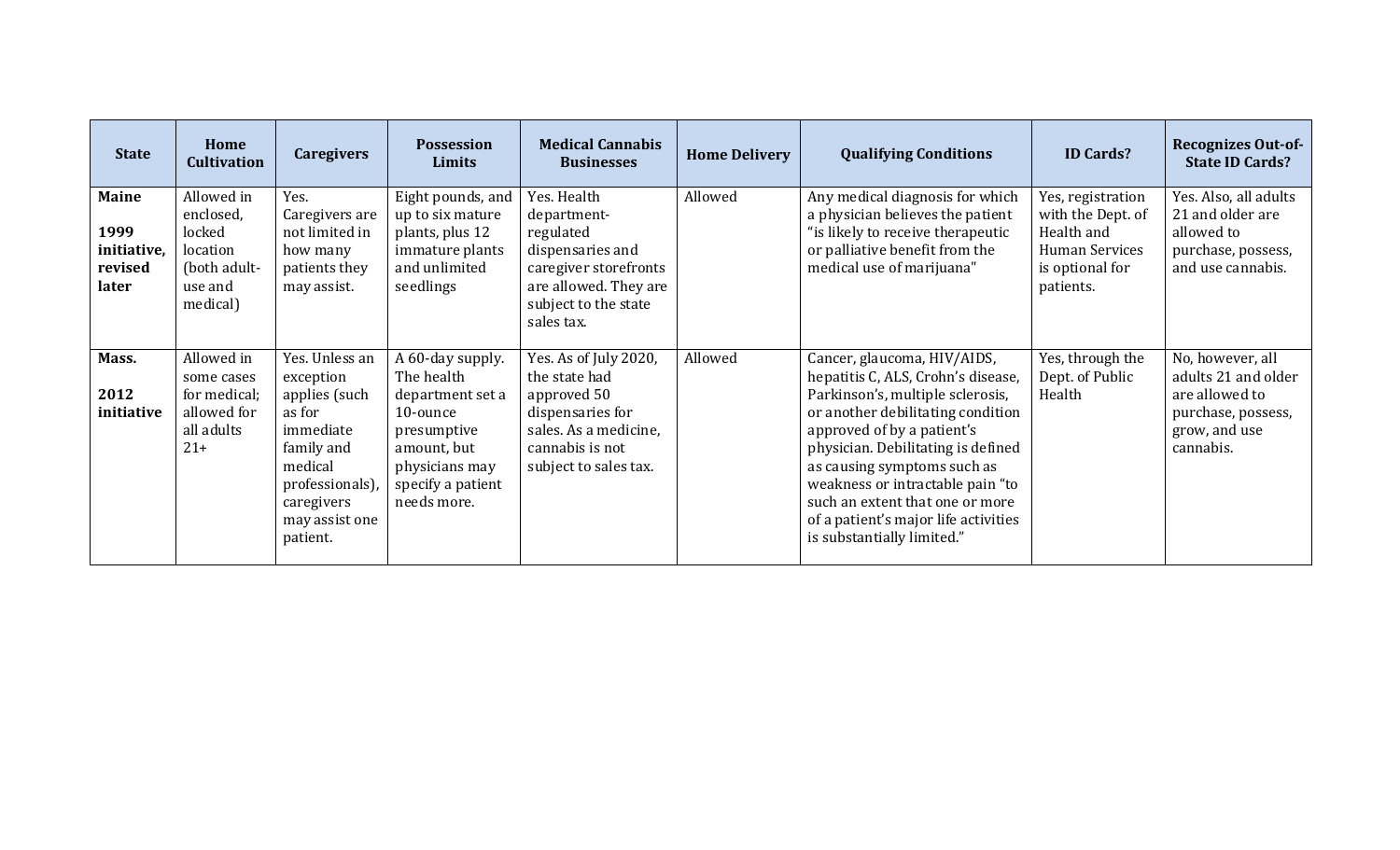| <b>State</b>                                                  | Home<br><b>Cultivation</b>                                                                                 | <b>Caregivers</b>                                                                                                                                                          | <b>Possession</b><br>Limits                                                                                                                                | <b>Medical Cannabis</b><br><b>Businesses</b>                                                                                                               | Home<br><b>Delivery</b> | <b>Qualifying Conditions</b>                                                                                                                                                                                                                                                                                                                                                                                                                                                             | <b>ID Cards?</b>                                                    | <b>Recognizes</b><br><b>Out-of-State</b><br><b>ID Cards?</b>                                                            |
|---------------------------------------------------------------|------------------------------------------------------------------------------------------------------------|----------------------------------------------------------------------------------------------------------------------------------------------------------------------------|------------------------------------------------------------------------------------------------------------------------------------------------------------|------------------------------------------------------------------------------------------------------------------------------------------------------------|-------------------------|------------------------------------------------------------------------------------------------------------------------------------------------------------------------------------------------------------------------------------------------------------------------------------------------------------------------------------------------------------------------------------------------------------------------------------------------------------------------------------------|---------------------------------------------------------------------|-------------------------------------------------------------------------------------------------------------------------|
| <b>Maryland</b><br>2014<br>legislation,<br>later<br>revisions | Not allowed                                                                                                | Yes.<br>Caregivers<br>can assist up<br>to five<br>patients at a<br>time. Parents<br>and legal<br>guardians are<br>automatically<br>considered<br>caregivers<br>for minors. | A "30-day<br>supply": Unless a<br>physician finds it<br>inadequate, 120<br>grams of usable<br>cannabis or 36<br>grams of THC via<br>an infused<br>product. | Yes. As of May 2022, the<br>MMCC had licensed 102<br>dispensaries, 18<br>cultivators, and 19<br>processors.                                                | Allowed                 | The MMCC is encouraging<br>doctors to register patients<br>who have glaucoma, PTSD,<br>are receiving palliative care,<br>or have conditions that cause<br>wasting, severe or chronic<br>pain, severe nausea, seizures,<br>or severe or persistent<br>muscle spasms. But, doctors<br>can register patients with any<br>severe condition "for which<br>other medical treatments<br>have been ineffective  if the<br>symptoms reasonably can be<br>expected to be relieved by"<br>cannabis. | Yes, optional.<br>Patients must be<br>registered with<br>the MMCC.  | No                                                                                                                      |
| Michigan<br>2008<br>initiative,<br>legislative<br>changes     | Allowed in<br>an<br>enclosed,<br>locked<br>location<br>(both<br>patients<br>and adults<br>21 and<br>older) | Yes.<br>Caregivers<br>can assist up<br>to five<br>patients at a<br>time.                                                                                                   | 2.5 ounces. The<br>patient or<br>caregiver can<br>grow up to 12<br>plants for a<br>patient.                                                                | As of April 2022,<br>regulators had issued<br>more than 1,500 medical<br>cannabis business licenses.<br>including 459 provisioning<br>centers (retailers). | Allowed                 | Cancer, HIV/AIDS, hepatitis C,<br>ALS, Crohn's disease, nail<br>patella, glaucoma, autism,<br>Alzheimer's, PTSD, arthritis,<br>inflammatory bowel disease,<br>OCD, Parkinson's, rheumatoid<br>arthritis, spinal cord injury,<br>Tourette's syndrome, chronic<br>pain, cachexia, severe nausea,<br>seizures, or severe and<br>persistent muscle spasms.<br>The department can add<br>conditions.                                                                                          | Yes, through the<br>Dept. of Licensing<br>and Regulatory<br>Affairs | Yes. In<br>addition,<br>adults 21 and<br>older are<br>allowed to<br>purchase,<br>possess,<br>grow, and use<br>cannabis. |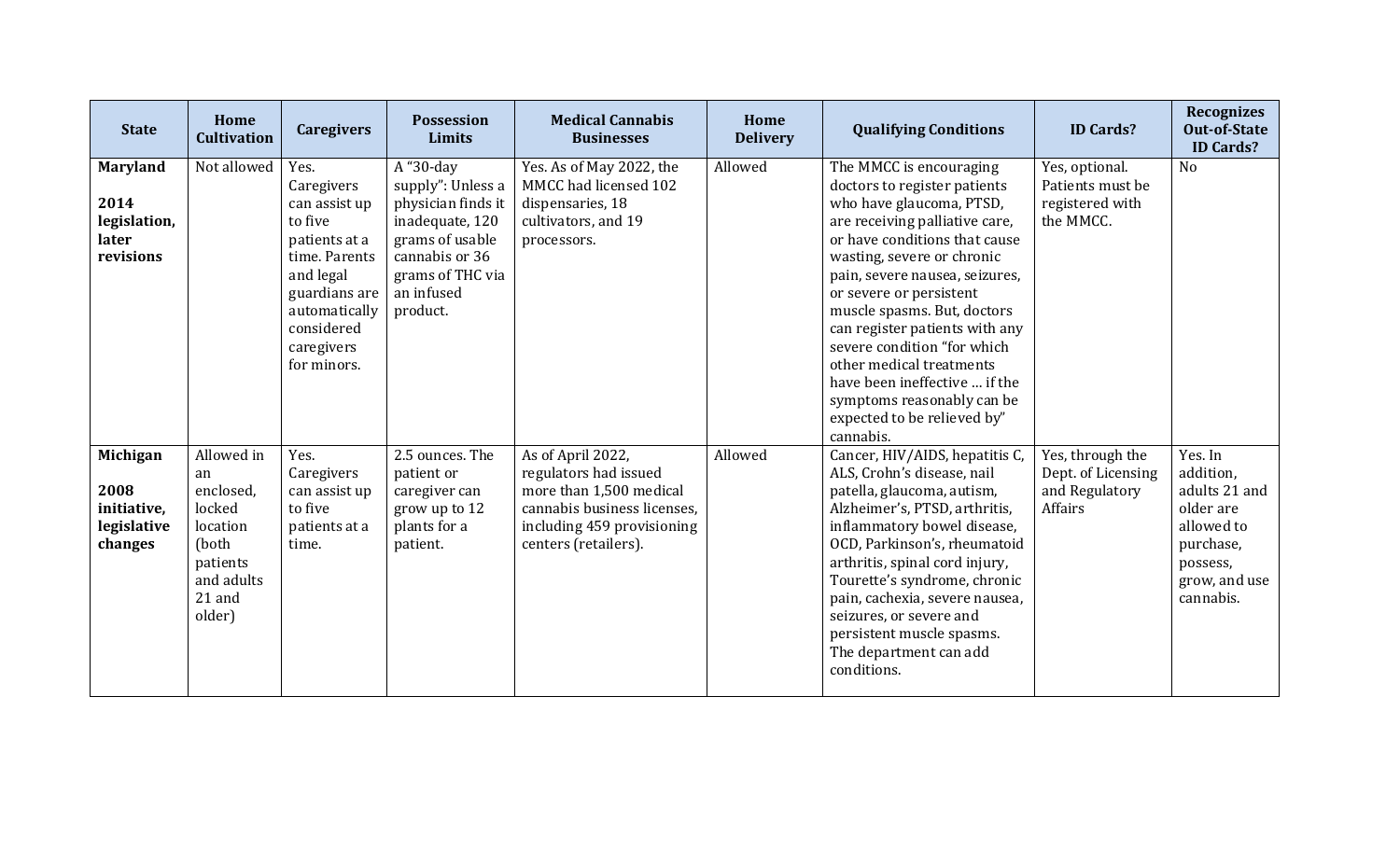| <b>State</b>                              | Home<br><b>Cultivation</b>                                 | <b>Caregivers</b>                                                                                                                                                                                | Possession<br><b>Limits</b>                                                                                 | <b>Medical</b><br><b>Cannabis</b><br><b>Businesses</b>                                                                                                                               | Home<br><b>Delivery</b> | <b>Qualifying Conditions</b>                                                                                                                                                                                                                                                                                                                                                                                                                                                                                                                  | <b>ID Cards?</b>                                                    | <b>Recognizes</b><br><b>Out-of-State</b><br><b>ID Cards?</b>                                           |
|-------------------------------------------|------------------------------------------------------------|--------------------------------------------------------------------------------------------------------------------------------------------------------------------------------------------------|-------------------------------------------------------------------------------------------------------------|--------------------------------------------------------------------------------------------------------------------------------------------------------------------------------------|-------------------------|-----------------------------------------------------------------------------------------------------------------------------------------------------------------------------------------------------------------------------------------------------------------------------------------------------------------------------------------------------------------------------------------------------------------------------------------------------------------------------------------------------------------------------------------------|---------------------------------------------------------------------|--------------------------------------------------------------------------------------------------------|
| Minnesota<br>2014<br>legislation          | Not allowed                                                | Yes.<br>Caregivers<br>may assist any<br>number of<br>patients from<br>up to six<br>households.                                                                                                   | $A$ 30-day<br>supply, as<br>determined<br>by the<br>pharmacist<br>dispensing<br>the cannabis.               | Yes, two<br>manufacturers<br>have four<br>dispensaries<br>each.                                                                                                                      | Not<br>allowed          | Cancer, HIV/AIDS, Tourette's, ALS, seizures, severe<br>spasms, Crohn's, chronic pain, intractable pain, PTSD,<br>terminal illnesses, autism, obstructive sleep apnea,<br>sickle cell disease, and chronic motor or vocal tic<br>disorder. The department may add conditions,<br>provided the legislature does not object.                                                                                                                                                                                                                     | Yes,<br>through the<br>Dept. of<br>Health                           | N <sub>o</sub>                                                                                         |
| <b>Missouri</b><br>2018<br>initiative     | Allowed<br>(with a<br>cultivation<br>registration<br>card) | Yes, patients<br>may appoint a<br>caregiver to<br>cultivate for<br>them.                                                                                                                         | One ounce,<br>up to six<br>plants                                                                           | Yes, as of May<br>2022, 204<br>dispensaries are<br>licensed, 198 of<br>which are<br>approved to<br>operate. There<br>are also licensed<br>cultivators,<br>transporters,<br>and labs. | Allowed                 | Cancer, epilepsy, glaucoma, intractable migraines,<br>severe pain, PTSD, HIV, any terminal illness, a<br>chronic medical condition normally treated with<br>medications that could lead to dependence, or, in the<br>judgment of a physician, any other chronic,<br>debilitating, or other medical condition                                                                                                                                                                                                                                  | Yes,<br>through the<br>Dept. of<br>Health and<br>Senior<br>Services | Yes                                                                                                    |
| <b>Mississippi</b><br>2022<br>legislation | Not allowed                                                | Yes, caregivers<br>can assist no<br>more than five<br>patients,<br>except if they<br>work at a<br>facility caring<br>for patients.<br>Typically,<br>patients are<br>limited to one<br>caregiver. | 28 "Medical<br>Cannabis<br>Equivalency<br>Units," which<br>include just<br>under 3.5<br>ounces of<br>flower | The health dept.<br>will license<br>dispensaries,<br>growers, and<br>other businesses.<br>All qualified<br>applicants will be<br>licensed unless<br>there is a local<br>ban.         | Not<br>allowed          | Cancer, Parkinson's, Huntington's, muscular<br>dystrophy, glaucoma, spastic quadriplegia,<br>HIV/AIDS, hepatitis, ALS, Crohn's, ulcerative colitis,<br>sickle cell anemia, Alzheimer's, agitation of dementia,<br>PTSD, autism, pain refractory to opioid management,<br>diabetic/peripheral neuropathy, spinal cord disease,<br>or severe injury, chronic medical conditions causing<br>wasting, severe nausea, seizures, severe and<br>persistent muscle spasms, or chronic pain (narrowly<br>defined). The health dept can add conditions. | Yes,<br>through the<br>Miss. Dept.<br>of Health                     | Yes, visiting<br>patients may<br>register for a<br>total of two<br>$15$ -day<br>periods every<br>year. |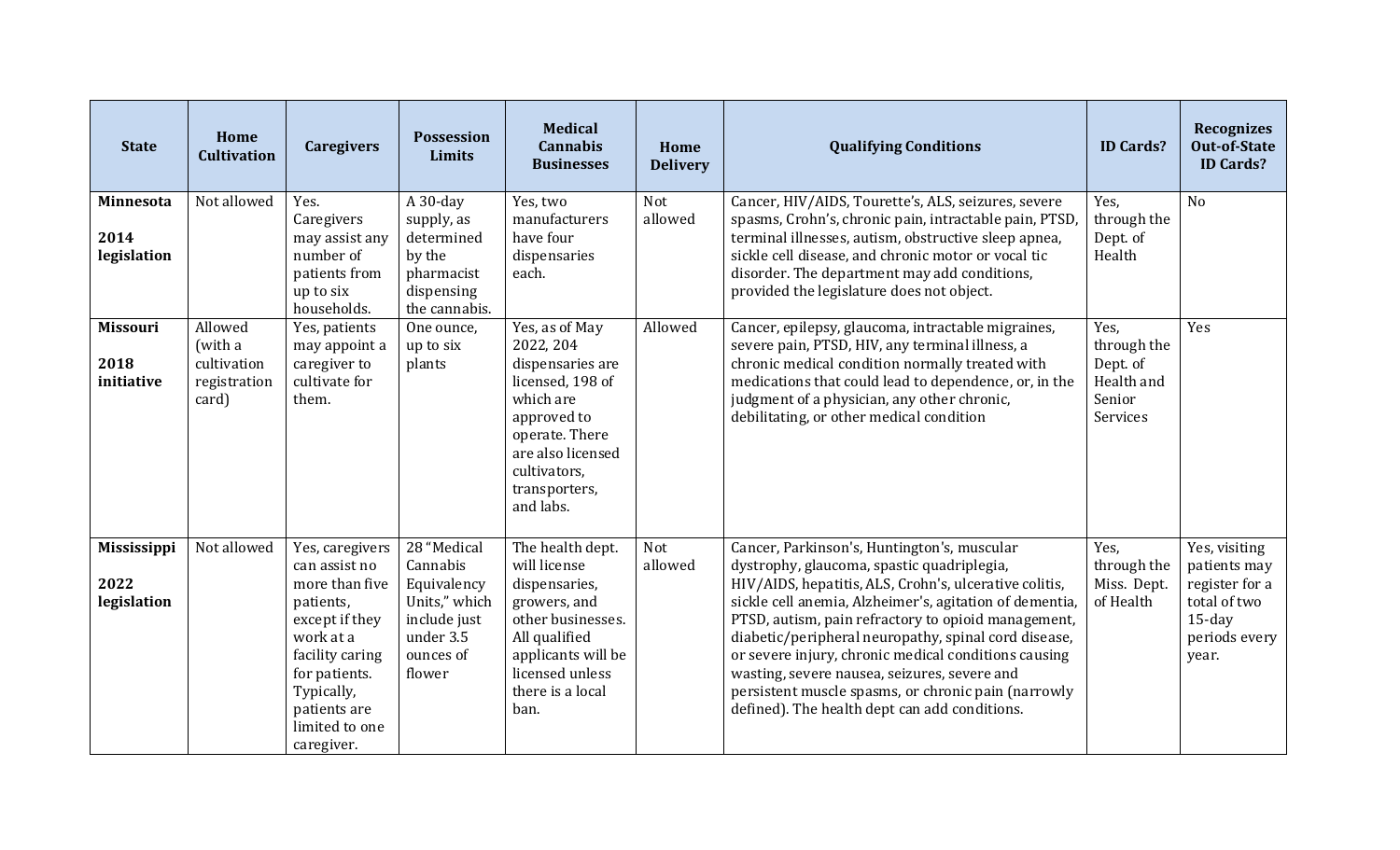| <b>State</b>                                                                                                                     | Home<br><b>Cultivation</b>                                                                                             | <b>Caregivers</b>                                                                                              | <b>Possession</b><br><b>Limits</b>                                          | <b>Medical</b><br><b>Cannabis</b><br><b>Businesses</b>                                                                                    | Home<br><b>Delivery</b>       | <b>Qualifying Conditions</b>                                                                                                                                                                                                              | <b>ID Cards?</b>                                                   | <b>Recognizes Out-</b><br>of-State ID<br>Cards?                                                    |
|----------------------------------------------------------------------------------------------------------------------------------|------------------------------------------------------------------------------------------------------------------------|----------------------------------------------------------------------------------------------------------------|-----------------------------------------------------------------------------|-------------------------------------------------------------------------------------------------------------------------------------------|-------------------------------|-------------------------------------------------------------------------------------------------------------------------------------------------------------------------------------------------------------------------------------------|--------------------------------------------------------------------|----------------------------------------------------------------------------------------------------|
| <b>Montana</b><br>2004<br>initiative,<br>later<br>revisions                                                                      | Allowed<br>(both)<br>patients<br>and adults<br>$21$ and<br>older)                                                      | Yes. Providers<br>may serve an<br>unlimited<br>number of<br>patients and<br>maintain<br>storefronts.           | Four mature<br>plants, four<br>seedlings, and<br>one ounce                  | As of<br>September<br>2021, there<br>were 296<br>dispensary<br>licenses.                                                                  | Yes, in<br>some<br>localities | Cancer, HIV/AIDS, glaucoma, cachexia,<br>intractable nausea or vomiting, seizure<br>disorder, multiple sclerosis, Crohn's,<br>painful peripheral neuropathy,<br>hospice care admittance, PTSD, or in<br>some cases, severe pain or spasms | Yes, through the<br>Dept. of Health<br>and Human<br>Services       | No. However, all<br>adults may<br>possess and use<br>cannabis<br>pursuant to a<br>2020 initiative. |
| <b>Nevada</b><br>1998 and<br>2000<br>amendments<br>to state<br>constitution<br>approved by<br>voters,<br>legislation<br>followed | Allowed for<br>those living<br>more than<br>25 miles<br>from a<br>dispensary<br>(both<br>medical<br>and adult-<br>use) | Yes.<br>Caregivers<br>must have<br>significant<br>responsibility<br>for managing<br>a patient's<br>well-being. | 2.5 ounces<br>every 14 days,<br>12 plants (for<br>those allowed<br>to grow) | Yes, as of<br>May 22,<br>there are 66<br>medical<br>dispensaries,<br>along with<br>growers,<br>infused<br>product<br>makers, and<br>labs. | Allowed                       | Cancer, HIV/AIDS, glaucoma, PTSD,<br>severe pain, cachexia, severe nausea,<br>seizures, or persistent muscle spasms.<br>The health department can approve<br>additional conditions.                                                       | Yes, through the<br>Division of Public<br>and Behavioral<br>Health | Yes. Also, all<br>adults 21 and<br>older may<br>purchase, possess,<br>and use, cannabis.           |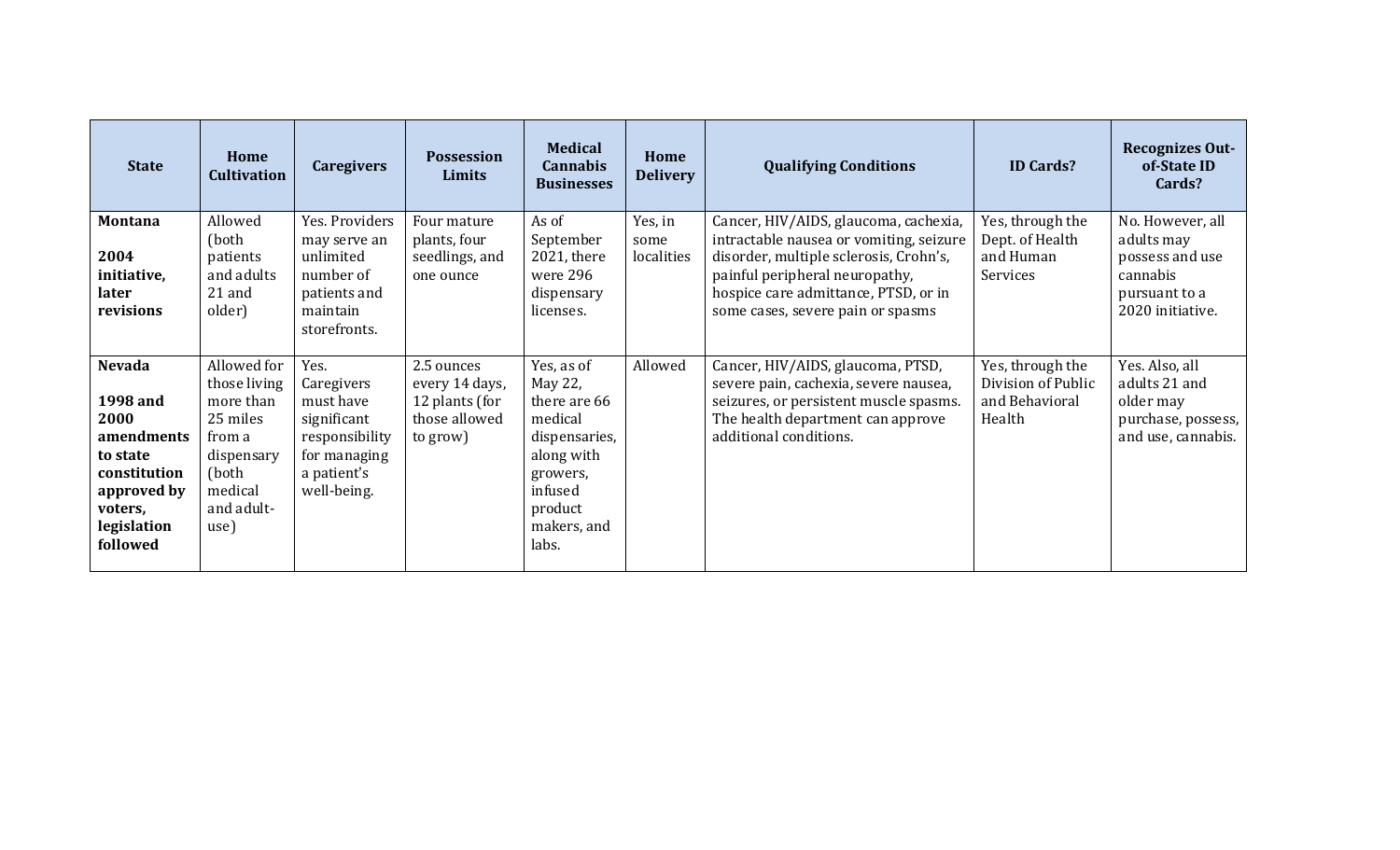| <b>State</b>                                                                          | Home<br><b>Cultivation</b>                                           | <b>Caregivers</b>                                                             | <b>Possession</b><br><b>Limits</b>                                                | <b>Medical Cannabis</b><br><b>Businesses</b>                                                                                  | Home<br><b>Delivery</b>                                     | <b>Qualifying Conditions</b>                                                                                                                                                                                                                                                                                                                                                                | <b>ID Cards?</b>                                             | <b>Recognizes Out-</b><br>of-State ID<br>Cards?                                                            |
|---------------------------------------------------------------------------------------|----------------------------------------------------------------------|-------------------------------------------------------------------------------|-----------------------------------------------------------------------------------|-------------------------------------------------------------------------------------------------------------------------------|-------------------------------------------------------------|---------------------------------------------------------------------------------------------------------------------------------------------------------------------------------------------------------------------------------------------------------------------------------------------------------------------------------------------------------------------------------------------|--------------------------------------------------------------|------------------------------------------------------------------------------------------------------------|
| <b>New</b><br>Hampshire<br>2013<br>legislation,<br>revised later<br>by<br>legislature | Not allowed                                                          | Yes.<br>Caregivers<br>can generally<br>help no more<br>than five<br>patients. | Two ounces of<br>cannabis                                                         | Yes. There are seven<br>nonprofit alternative<br>treatment centers<br>$(ATCs)$ .                                              | Not allowed                                                 | PTSD, moderate to severe<br>chronic pain, or a number of<br>conditions that produce one of<br>the following: elevated<br>intraocular pressure, cachexia,<br>chemotherapy-induced<br>anorexia, wasting syndrome,<br>seizures, agitation of<br>Alzheimer's disease, constant or<br>severe nausea, moderate to<br>severe vomiting, or severe,<br>persistent spasms, and opiate<br>use disorder | Yes, through the<br>Dept. of Health<br>and Human<br>Services | Yes, for patients<br>with conditions<br>qualifying in NH.                                                  |
| <b>New</b><br><b>Jersey</b><br>2010<br>legislation,<br>revised later                  | Not allowed<br>for medical;<br>allowed for<br>adults 21<br>and older | Yes.<br>Caregivers<br>can assist<br>only one<br>patient.                      | No more than<br>three ounces<br>can be<br>dispensed to a<br>patient in 30<br>days | Yes. There were 23<br>dispensaries<br>operating as of<br>December 2021.<br>Thirty additional<br>licenses have been<br>issued. | Allowed, but<br>permanent<br>rules have not<br>been crafted | Chronic pain, PTSD, seizure<br>disorder, cancer, opioid use<br>disorder, HIV/AIDS, anxiety,<br>ALS, intractable skeletal<br>muscular spasticity, multiple<br>sclerosis, muscular dystrophy,<br>inflammatory bowel disease,<br>terminal illness, migraine,<br>Tourette's syndrome,<br>dysmenorrhea, or any other<br>condition added by the<br>commission                                     | Yes, through the<br>Cannabis<br>Regulatory<br>Commission     | No. Adults 21 and<br>up may possess,<br>purchase. and use<br>cannabis pursuant<br>to a 2020<br>referendum. |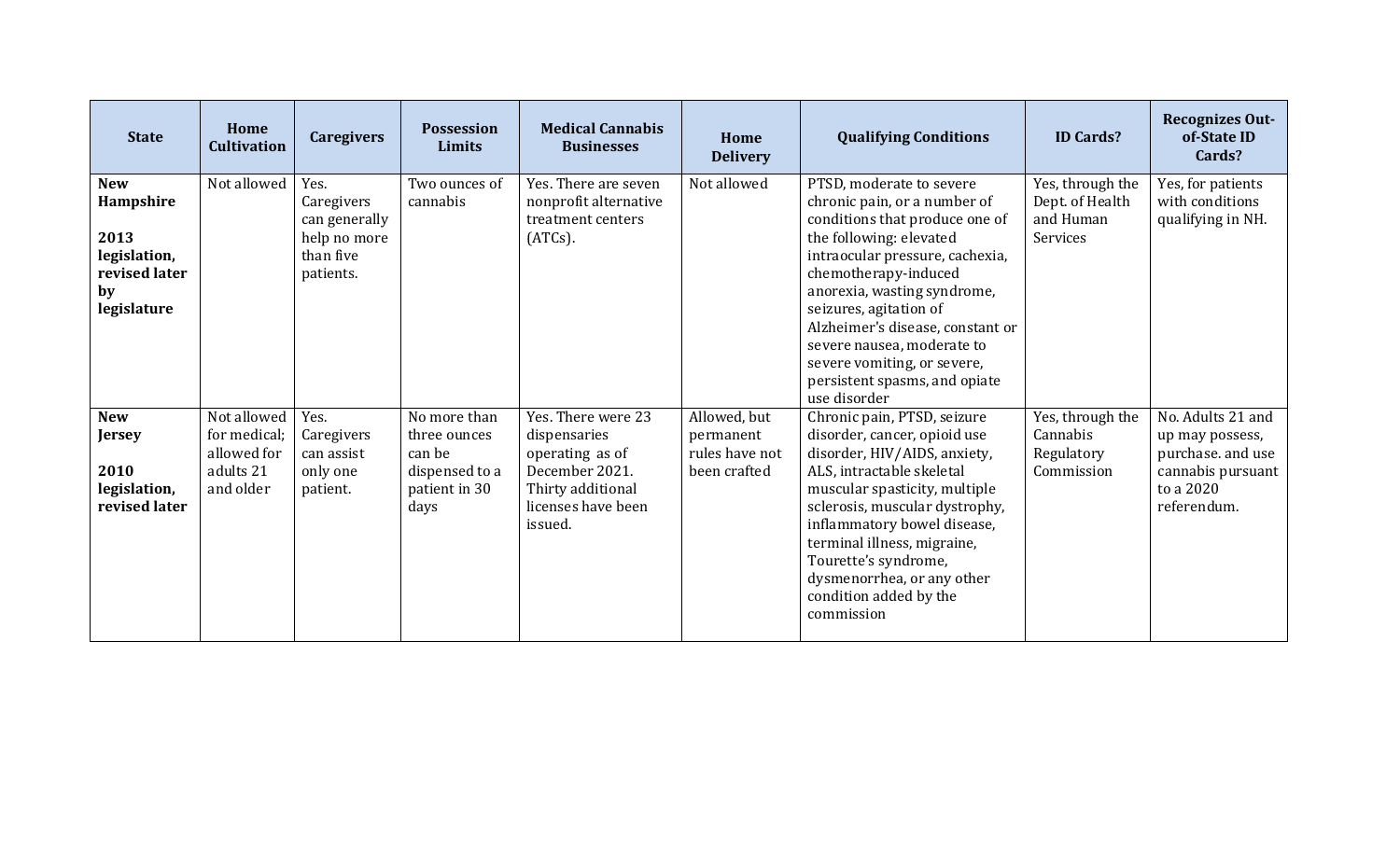| <b>State</b>                                       | Home<br><b>Cultivation</b>                                                                                                                           | <b>Caregivers</b>                                                                                                                                                                                           | <b>Possession</b><br>Limits                                                                                                                             | <b>Medical Cannabis</b><br><b>Businesses</b>                                                                                                                                                                                                                                                     | <b>Home Delivery</b> | <b>Qualifying Conditions</b>                                                                                                                                                                                                                                                                                                                                                                                                                                                 | <b>ID Cards?</b>                       | <b>Recognizes</b><br><b>Out-of-State</b><br><b>ID Cards?</b>                                                  |
|----------------------------------------------------|------------------------------------------------------------------------------------------------------------------------------------------------------|-------------------------------------------------------------------------------------------------------------------------------------------------------------------------------------------------------------|---------------------------------------------------------------------------------------------------------------------------------------------------------|--------------------------------------------------------------------------------------------------------------------------------------------------------------------------------------------------------------------------------------------------------------------------------------------------|----------------------|------------------------------------------------------------------------------------------------------------------------------------------------------------------------------------------------------------------------------------------------------------------------------------------------------------------------------------------------------------------------------------------------------------------------------------------------------------------------------|----------------------------------------|---------------------------------------------------------------------------------------------------------------|
| <b>New</b><br><b>Mexico</b><br>2007<br>legislation | Yes, anyone<br>who is $21+$<br>can grow up<br>to six<br>mature<br>plants and<br>six<br>seedlings.                                                    | Yes.                                                                                                                                                                                                        | Patients can<br>purchase about<br>15 ounces every<br>90 days tax-free,<br>or the<br>equivalent.<br>There is no<br>possession limit<br>at home.          | Yes. As of July 2020,<br>there were more than<br>100 "licensed<br>producer" locations<br>(which grow and<br>dispense cannabis).<br>Medical cannabis sales<br>are subject to gross<br>receipts tax.                                                                                               | Allowed              | Twenty-eight conditions,<br>including severe chronic pain,<br>PTSD, opiate use disorder,<br>autism, epilepsy, cancer,<br>Crohn's, HIV/AIDS, glaucoma,<br>intractable nausea/ vomiting,<br>and hospice care. Regulators<br>may add conditions.                                                                                                                                                                                                                                | Yes, through<br>the Dept. of<br>Health | Yes, pursuant<br>to a 2019 law.<br>Adults 21 and<br>up may<br>possess and<br>purchase<br>cannabis.            |
| <b>New York</b><br>2014<br>legislation             | Will be<br>allowed<br>pursuant to<br>2021 law,<br>but rules<br>must be in<br>place first.<br>(Medical<br>first, later all<br>adults 21<br>and older) | Yes.<br>Caregivers<br>may assist no<br>more than<br>five patients,<br>unless they<br>are a specific<br>type of facility<br>such as a<br>nursing<br>home, adult<br>care facility,<br>school, or<br>hospital. | Patients may<br>possess a 30-day<br>supply, an<br>amount<br>determined<br>either by the<br>patient's<br>physician or the<br>dispensary's<br>pharmacist. | Yes. Initially, each of<br>five "registered<br>organizations" were<br>approved to<br>manufacture and have<br>up to four dispensaries<br>each. As of May 2022,<br>there were 10 R.O.s<br>licensed, each with<br>several locations. A<br>7% excise tax is<br>imposed on medical<br>cannabis sales. | Allowed              | Cancer, HIV/AIDS, ALS,<br>Parkinson's, MS, spinal cord<br>injury with spasticity,<br>neuropathy, epilepsy,<br>inflammatory bowel disease,<br>PTSD, Huntington's, some<br>types of pain, or substance<br>use disorder. The above<br>conditions must also be<br>accompanied by wasting,<br>severe or chronic pain, severe<br>nausea, seizures, or severe or<br>persistent spasms, PTSD, or<br>opioid use disorder. The<br>health commissioner may add<br>or delete conditions. | Yes, through<br>the Dept. of<br>Health | Adults 21 and<br>up may<br>possess<br>cannabis.<br><b>Adult sales</b><br>have not<br>begun as of<br>May 2022. |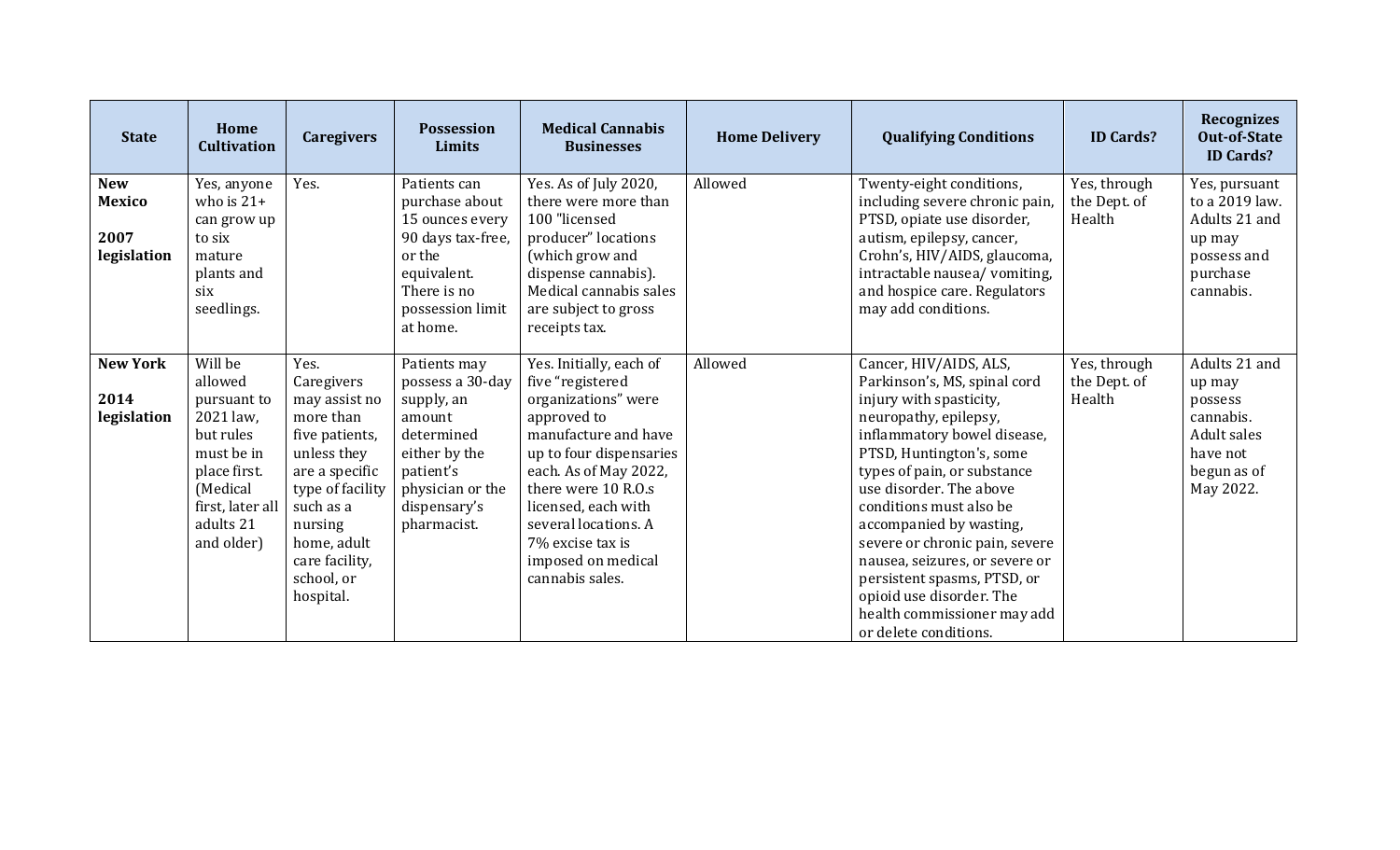| <b>State</b>                                                                                        | Home<br><b>Cultivation</b>                                                                                       | <b>Caregivers</b>                                                                                                                                                                                         | <b>Possession Limits</b>                                                                                                                                                                                                                                                                                         | <b>Medical Cannabis</b><br><b>Businesses</b>                                                                                                                                                                       | <b>Home Delivery</b> | <b>Qualifying Conditions</b>                                                                                                                                                                                                                                                                                                                                                                        | <b>ID Cards?</b>                         | <b>Recognizes</b><br><b>Out-of-State</b><br><b>ID Cards?</b>                                                                                                                                                                                                             |
|-----------------------------------------------------------------------------------------------------|------------------------------------------------------------------------------------------------------------------|-----------------------------------------------------------------------------------------------------------------------------------------------------------------------------------------------------------|------------------------------------------------------------------------------------------------------------------------------------------------------------------------------------------------------------------------------------------------------------------------------------------------------------------|--------------------------------------------------------------------------------------------------------------------------------------------------------------------------------------------------------------------|----------------------|-----------------------------------------------------------------------------------------------------------------------------------------------------------------------------------------------------------------------------------------------------------------------------------------------------------------------------------------------------------------------------------------------------|------------------------------------------|--------------------------------------------------------------------------------------------------------------------------------------------------------------------------------------------------------------------------------------------------------------------------|
| <b>North</b><br><b>Dakota</b><br>2016<br>initiative,<br>revised by<br>the<br>legislature<br>in 2017 | No, the<br>legislature<br>amended<br>the law and<br>eliminated<br>a limited<br>home<br>cultivation<br>provision. | Yes. They<br>can assist no<br>more than<br>five patients.                                                                                                                                                 | Two and one-half<br>ounce purchase<br>limit during a 30-<br>day period                                                                                                                                                                                                                                           | Yes. The department<br>licensed eight<br>compassionate care centers<br>and two manufacturers/<br>grow facilities.                                                                                                  | Allowed              | Terminal illness, cancer,<br>HIV/AIDS, hepatitis C, ALS,<br>PTSD, Alzheimer's, dementia,<br>epilepsy, Crohn's, fibromyalgia,<br>spinal stenosis, glaucoma, and<br>any condition that produces<br>wasting, and debilitating pain*                                                                                                                                                                    | Yes, through<br>the Dept. of<br>Health   | No                                                                                                                                                                                                                                                                       |
| Ohio<br>2016<br>legislation                                                                         | Not allowed                                                                                                      | Yes. A<br>patient can<br>have up to<br>two<br>caregivers,<br>and a<br>caregiver<br>may assist<br>up to two<br>patients in<br>accordance<br>with rules<br>adopted by<br>the state<br>Board of<br>Pharmacy. | A 90-day supply,<br>which was set by<br>rule as: up to eight<br>ounces of tier I<br>cannabis (0-10%<br>THC); 5.3 ounces<br>of tier II (10.1-23%<br>THC); 26.55 grams<br>of THC in topicals;<br>9.9 grams of THC<br>in forms for oral<br>administration; or<br>53.1 grams of THC<br>content in oils for<br>vaping | Yes. The state Board of<br>Pharmacy has authority to<br>determine how many are<br>allowed and where they<br>may be located. As of May<br>2022, 58 dispensaries have<br>been licensed along with 37<br>cultivators. | Not allowed          | HIV/AIDS, Alzheimer's, ALS,<br>cancer, Parkinson's, PTSD,<br>Crohn's, hepatitis C, TBI, chronic<br>traumatic encephalopathy,<br>seizure disorders, fibromyalgia,<br>glaucoma, inflammatory bowel<br>disease, MS, chronic or<br>intractable pain, sickle cell<br>anemia, spinal cord disease or<br>injury, cachexia, Tourette's, and<br>ulcerative colitis. The medical<br>board can add conditions. | Yes, through<br>the Board of<br>Pharmacy | The board of<br>pharmacy may<br>enter into<br>agreements<br>with other<br>states, so long<br>as patient<br>eligibility<br>requirements<br>are similar,<br>and the other<br>state will also<br>recognize Ohio<br>patients. It had<br>not done so as<br>of August<br>2021. |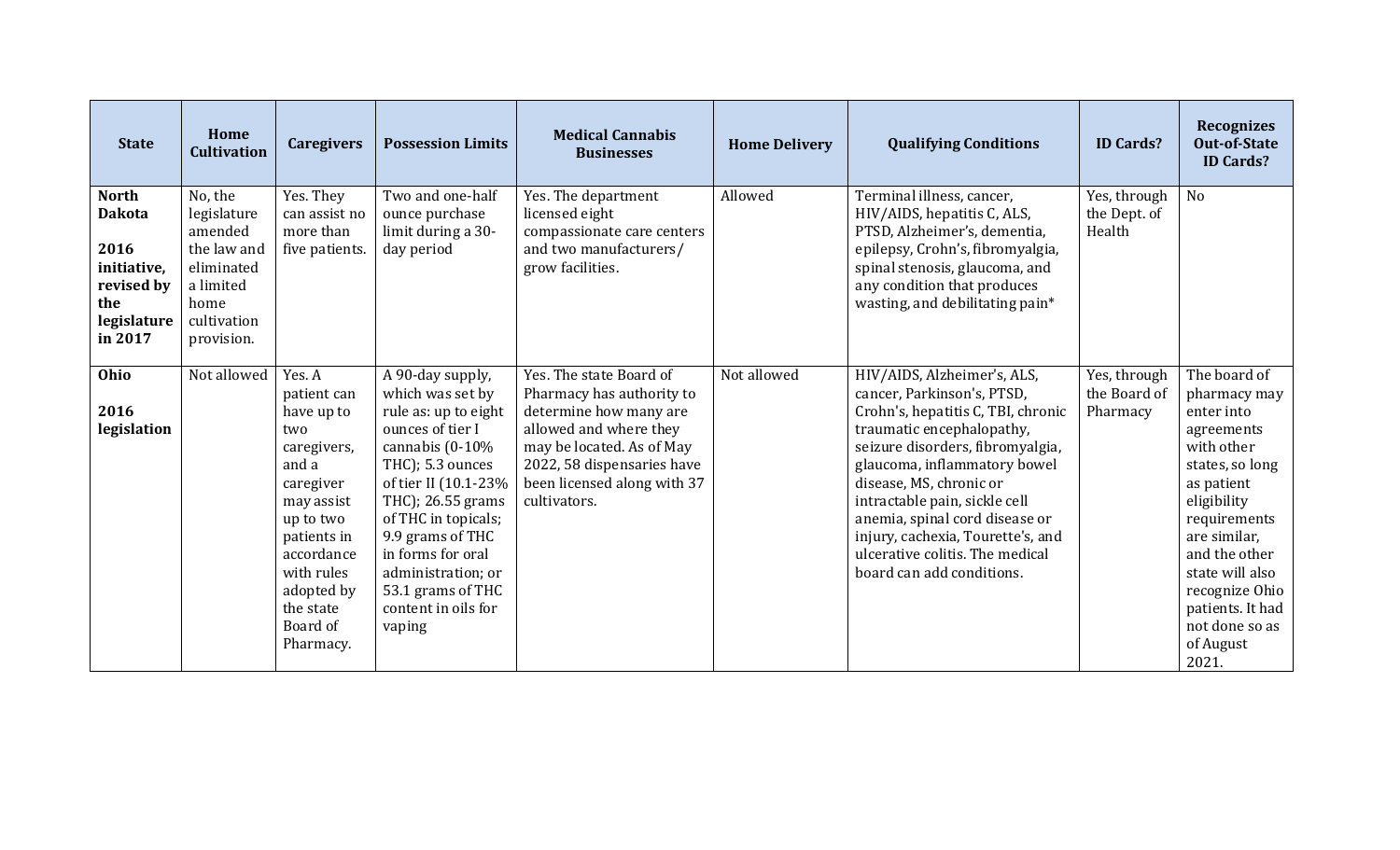| <b>State</b>                              | Home<br><b>Cultivatio</b><br>$\mathbf n$                                                              | <b>Caregivers</b>                                                                                                        | <b>Possession</b><br>Limits                                                                                                                                                | <b>Medical Cannabis</b><br><b>Businesses</b>                                                                                                                                      | Home<br><b>Delivery</b> | <b>Qualifying Conditions</b>                                                                                                                                                                                                 | <b>ID Cards?</b>                                     | <b>Recognizes</b><br><b>Out-of-State</b><br><b>ID Cards?</b>                                                    |
|-------------------------------------------|-------------------------------------------------------------------------------------------------------|--------------------------------------------------------------------------------------------------------------------------|----------------------------------------------------------------------------------------------------------------------------------------------------------------------------|-----------------------------------------------------------------------------------------------------------------------------------------------------------------------------------|-------------------------|------------------------------------------------------------------------------------------------------------------------------------------------------------------------------------------------------------------------------|------------------------------------------------------|-----------------------------------------------------------------------------------------------------------------|
| <b>Oklahoma</b><br>2018<br>initiative     | Yes, up to<br>six mature<br>and six<br>seedlings                                                      | Yes, caregivers<br>may assist<br>homebound<br>patients.                                                                  | Three ounces of<br>cannabis on their<br>person, eight<br>ounces at their<br>residence; one<br>ounce of<br>concentrates; and<br>72 ounces of<br>edible cannabis<br>products | Yes, the Dept. of Health<br>licenses dispensaries,<br>growers, and<br>processors. As of May<br>2022, 2,286<br>dispensaries and 7,724<br>growers were licensed.                    | Not<br>allowed          | There is no list of qualifying conditions. It is<br>at physicians' discretion, using "standards a<br>reasonable and prudent physician would<br>follow when recommending or approving<br>any medication."                     | Yes, issued<br>by the Dept.<br>of Health             | Yes, but<br>patients must<br>register for a<br>$30$ -day<br>temporary ID<br>card with the<br>Dept. of<br>Health |
| Oregon<br>1998,<br>initiative,<br>revised | Allowed at<br>registered<br>grow sites<br>for<br>medical;<br>allowed<br>for adults<br>21 and<br>older | Yes. A<br>caregiver must<br>have<br>"significant<br>responsibility<br>for managing<br>the well-being"<br>of the patient. | 24 ounces of<br>cannabis, six<br>mature plants,<br>and 18 immature<br>plants                                                                                               | Yes. As of May 2022,<br>only one dispensary is<br>licensed, down from<br>307 in April 2017.<br>However, non-medical<br>stores may serve<br>medical cannabis<br>patients tax-free. | Allowed                 | Cancer, HIV/AIDS, a degenerative or<br>pervasive neurological condition,<br>cachexia, severe pain, severe nausea,<br>seizures, PTSD, glaucoma, and persistent<br>muscle spasms. The health department can<br>add conditions. | Yes,<br>through the<br>Dept. of<br>Human<br>Services | No. However,<br>all adults 21<br>and older may<br>purchase,<br>possess, and<br>use cannabis.                    |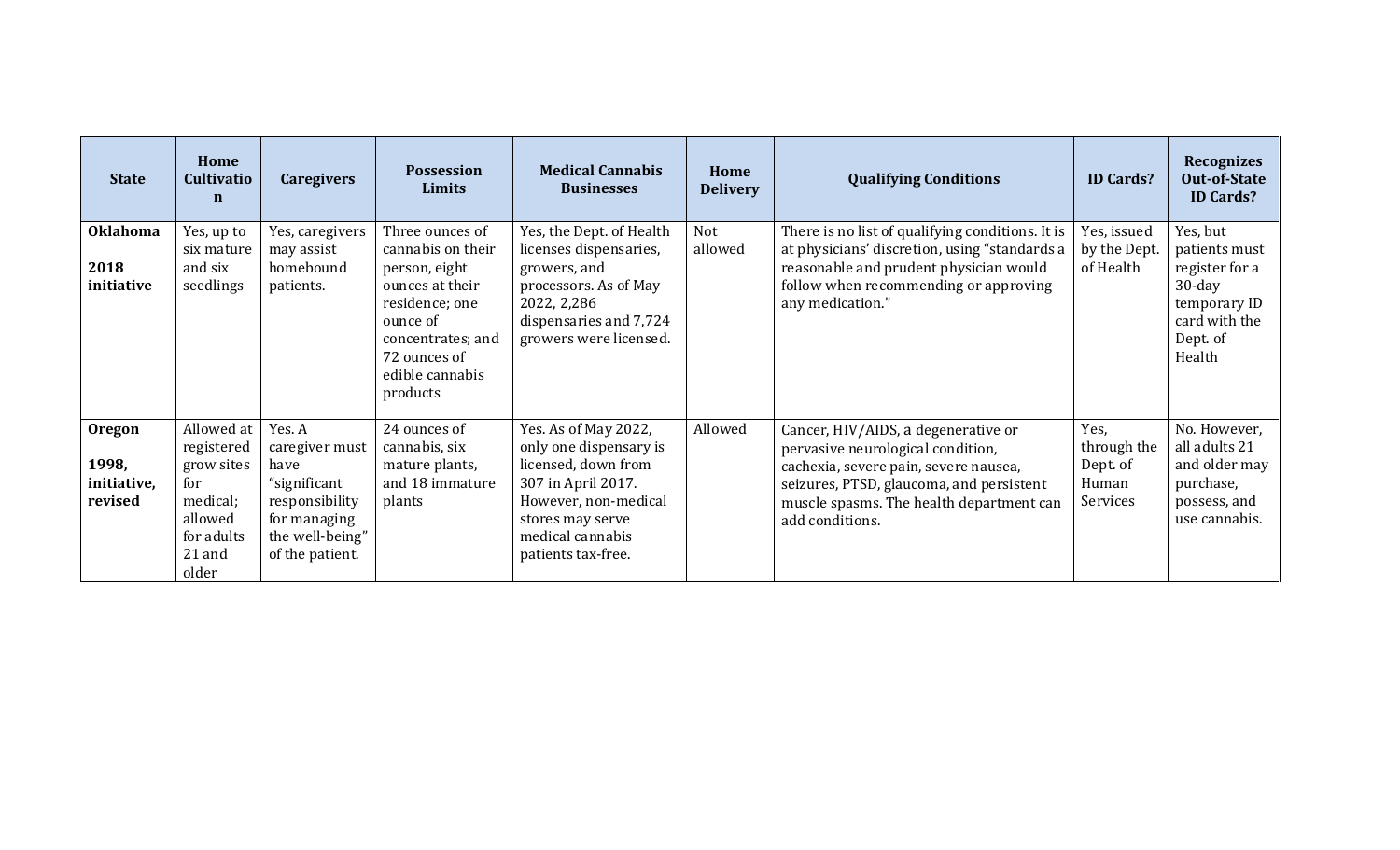| <b>State</b>                                                       | Home<br><b>Cultivation</b>                          | <b>Caregivers</b>                                                                                                                                              | <b>Possession</b><br>Limits                                                                                                                                   | <b>Medical Cannabis</b><br><b>Businesses</b>                                                                                                                                                     | Home<br><b>Delivery</b>                                         | <b>Qualifying Conditions</b>                                                                                                                                                                                                                                                                                                                                                                                                                                                | <b>ID Cards?</b>                                   | <b>Recognizes</b><br><b>Out-of-State ID</b><br>Cards? |
|--------------------------------------------------------------------|-----------------------------------------------------|----------------------------------------------------------------------------------------------------------------------------------------------------------------|---------------------------------------------------------------------------------------------------------------------------------------------------------------|--------------------------------------------------------------------------------------------------------------------------------------------------------------------------------------------------|-----------------------------------------------------------------|-----------------------------------------------------------------------------------------------------------------------------------------------------------------------------------------------------------------------------------------------------------------------------------------------------------------------------------------------------------------------------------------------------------------------------------------------------------------------------|----------------------------------------------------|-------------------------------------------------------|
| Penn.<br>2016<br>legislation                                       | Not allowed                                         | Yes. Caregivers<br>may assist up<br>to five patients.<br>Patients may<br>have up to two<br>caregivers.                                                         | A 90-day supply. If<br>the physician does<br>not voluntarily<br>recommend<br>dosing, a provider<br>at the dispensary<br>will do so.                           | Yes. Up to 50 dispensaries<br>with up to three locations<br>each, in addition to up to<br>25 separate growers/<br>processors.                                                                    | Not<br>allowed,<br>but<br>curbside<br>delivery is<br>available. | Terminal illnesses, cancer including<br>remission therapy, HIV/AIDS, ALS,<br>Parkinson's, MS, epilepsy,<br>inflammatory bowel disease, Crohn's,<br>PTSD, neuropathies, anxiety<br>disorders, Tourette's syndrome,<br>Huntington's, epilepsy, glaucoma,<br>autism, sickle cell anemia, certain<br>CNS damage, severe chronic or<br>intractable pain, neurodegenerative<br>diseases, dyskinetic and spastic<br>movement disorders, and opiate use<br>disorder (in some cases) | Yes,<br>through<br>the Dept.<br>of Health          | N <sub>o</sub>                                        |
| Rhode<br><b>Island</b><br>2006<br>legislation,<br>later<br>revised | Allowed in<br>an<br>enclosed,<br>locked<br>facility | Yes. Patients<br>are allowed up<br>to two<br>caregivers<br>(dispensaries<br>are considered<br>caregivers).<br>Caregivers can<br>assist up to five<br>patients. | 2.5 ounces, 12<br>plants, and 12<br>seedlings.<br>Caregivers can<br>possess that much<br>per patient, with a<br>total cap of 24<br>plants and five<br>ounces. | Yes. As of May 2022, three<br>compassion centers are<br>open. Six additional<br>licenses have been issued<br>but are not yet<br>operational. Sales tax<br>applies, along with a 4%<br>surcharge. | Allowed                                                         | Cancer, HIV/AIDS, hepatitis C,<br>glaucoma, severe nausea,<br>Alzheimer's, debilitating pain,<br>cachexia, seizures, PTSD, persistent<br>muscle spasms, and autism. The<br>health department can add<br>conditions.                                                                                                                                                                                                                                                         | Yes,<br>through<br>the state<br>Dept. of<br>Health | Yes                                                   |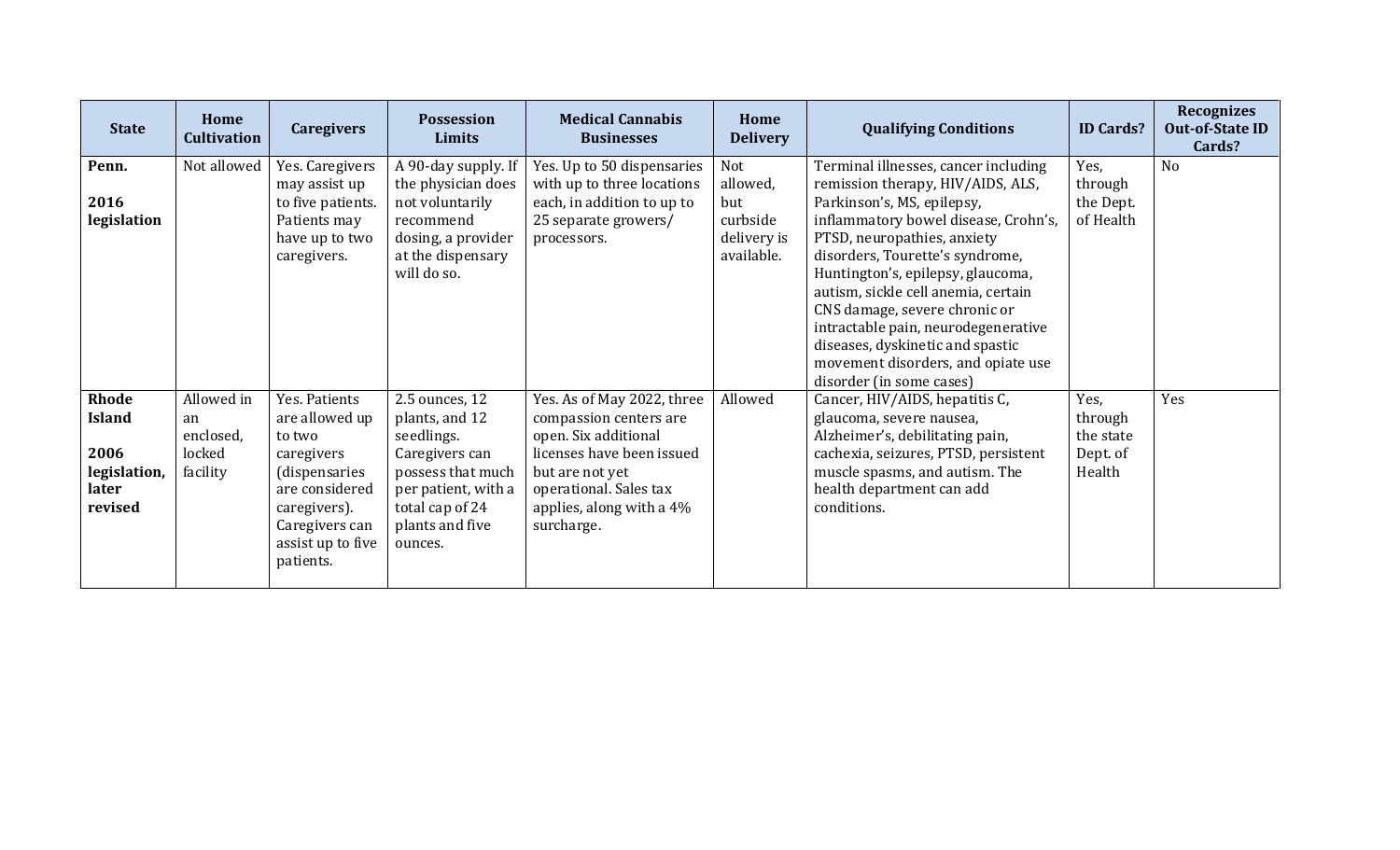| <b>State</b>                                           | Home<br><b>Cultivation</b>                                                                                                                                 | <b>Caregivers</b>                                                                                                                                                                                     | <b>Possession</b><br>Limits                                                                                                                 | <b>Medical Cannabis</b><br><b>Businesses</b>                                                                                                                                 | Home<br><b>Delivery</b> | <b>Qualifying Conditions</b>                                                                                                                                                                                                                                                                                                                                                                                                                                                             | <b>ID Cards?</b>                          | <b>Recognizes</b><br><b>Out-of-State ID</b><br>Cards?                                                                                                                                                                  |
|--------------------------------------------------------|------------------------------------------------------------------------------------------------------------------------------------------------------------|-------------------------------------------------------------------------------------------------------------------------------------------------------------------------------------------------------|---------------------------------------------------------------------------------------------------------------------------------------------|------------------------------------------------------------------------------------------------------------------------------------------------------------------------------|-------------------------|------------------------------------------------------------------------------------------------------------------------------------------------------------------------------------------------------------------------------------------------------------------------------------------------------------------------------------------------------------------------------------------------------------------------------------------------------------------------------------------|-------------------------------------------|------------------------------------------------------------------------------------------------------------------------------------------------------------------------------------------------------------------------|
| <b>South</b><br><b>Dakota</b><br>2020<br>initiative    | Allowed in<br>an<br>enclosed,<br>locked<br>facility<br>(Three<br>plants are<br>allowed at a<br>minimum;<br>Dept. of<br>Health can<br>establish<br>maximum) | Yes. Caregivers<br>can assist up to<br>five patients.<br>Patients may<br>appoint more<br>than one<br>caregiver if<br>additional<br>documentation<br>of need is<br>supplied to the<br>Dept. of Health. | Three ounces of<br>cannabis and<br>additional<br>amounts of<br>cannabis products<br>with limitations to<br>be set by the Dept.<br>of Health | Yes, no statutory limit,<br>though localities may<br>limit the number of<br>dispensaries in their<br>jurisdictions. Licensing<br>and sales have not begun<br>as of May 2022. | Allowed                 | A chronic or debilitating disease or<br>medical condition or its treatment<br>that produces one or more of the<br>following: wasting syndrome; severe,<br>debilitating pain; severe nausea;<br>seizures; or severe and persistent<br>muscle spasms, including those<br>characteristic of multiple sclerosis                                                                                                                                                                              | Yes,<br>through<br>the Dept.<br>of Health | Yes. Voters<br>approved<br>legalizing<br>cannabis for all<br>adults 21 and<br>older, but<br>opponents<br>challenged it in<br>court. As of Aug.<br>2021, it is<br>blocked pending<br>a state Supreme<br>Court decision. |
| <b>Utah</b><br>2018<br>initiative,<br>later<br>revised | N <sub>o</sub>                                                                                                                                             | Yes. Patients<br>may designate<br>up to two<br>caregivers.<br>Nursing and<br>assisted living<br>facilities may<br>be designated<br>as caregivers.                                                     | Determined by<br>physician and/or<br>pharmacist                                                                                             | Yes, 14 dispensaries have<br>been licensed and are<br>operational as of May<br>2022                                                                                          | Allowed                 | HIV, Alzheimer's disease,<br>amyotrophic lateral sclerosis, cancer,<br>cachexia, persistent nausea, Crohn's<br>disease, ulcerative colitis, epilepsy,<br>debilitating seizures, multiple<br>sclerosis, debilitating muscle spasms,<br>PTSD, autism, a terminal illness, a<br>condition resulting in an individual<br>receiving hospice care, and chronic<br>pain. Patients may also petition the<br>"compassionate use board" to<br>become a qualifying patient for other<br>conditions. | Yes,<br>through<br>the Dept.<br>of Health | Yes. Out-of-state<br>patients have<br>legal protections<br>if they aren't a<br>resident, have a<br>card from<br>another state,<br>and possess<br>cannabis in a<br>form allowed<br>under Utah law.                      |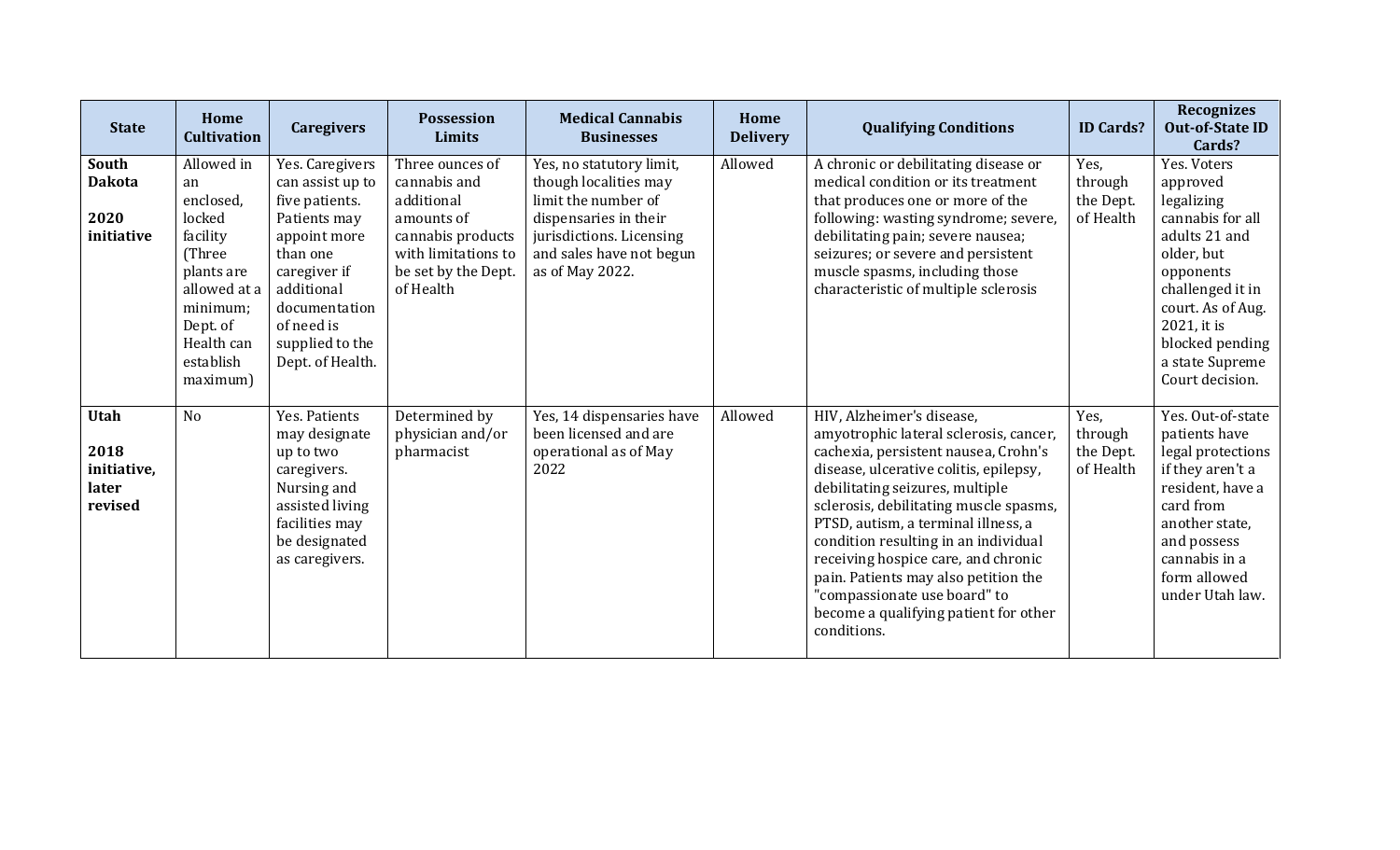| <b>State</b>                                               | Home<br><b>Cultivation</b>                                                                                                                           | <b>Caregivers</b>                                                                                                                                                                                                                                                     | <b>Possession</b><br>Limits                                                      | <b>Medical Cannabis</b><br><b>Businesses</b>                                                                                                                                                                                                                 | Home<br><b>Delivery</b> | <b>Qualifying Conditions</b>                                                                                                                    | <b>ID Cards?</b>                                     | <b>Recognizes Out-</b><br>of-State ID<br>Cards?                                                                                    |
|------------------------------------------------------------|------------------------------------------------------------------------------------------------------------------------------------------------------|-----------------------------------------------------------------------------------------------------------------------------------------------------------------------------------------------------------------------------------------------------------------------|----------------------------------------------------------------------------------|--------------------------------------------------------------------------------------------------------------------------------------------------------------------------------------------------------------------------------------------------------------|-------------------------|-------------------------------------------------------------------------------------------------------------------------------------------------|------------------------------------------------------|------------------------------------------------------------------------------------------------------------------------------------|
| <b>Vermont</b><br>2004<br>legislation,<br>later<br>revised | Allowed in<br>an<br>enclosed,<br>locked<br>facility<br>(both for<br>medical<br>and adults<br>$21+$                                                   | Yes. Caregivers can<br>assist only one<br>patient.                                                                                                                                                                                                                    | Two ounces of<br>cannabis, two<br>mature plants,<br>and seven<br>immature plants | Yes. Five nonprofit<br>dispensaries, with<br>a total of seven<br>locations, are open.<br>A sixth dispensary<br>is allowed if the<br>patient number<br>reaches 7,000.<br>However, patient<br>numbers have<br>declined since<br>legalization.                  | Allowed                 | Cancer, multiple sclerosis,<br>HIV/AIDS, chronic pain,<br>PTSD, Crohn's, Parkinson's,<br>glaucoma, cachexia, severe<br>nausea, or seizures      | Yes, through<br>the Dept. of<br><b>Public Safety</b> | No. However,<br>any adult 21 or<br>older may possess<br>and use cannabis.<br>Adult-use sales<br>have not begun as<br>of Aug. 2021. |
| Virginia<br>2020<br>legislation                            | Not in the<br>medical<br>program;<br>however,<br>adults 21<br>and older<br>are allowed<br>to securely<br>cultivate up<br>to four<br>tagged<br>plants | Yes. A patient, or the<br>patient's parent or<br>legal guardian, may<br>choose a "registered<br>agent" to receive<br>cannabis oil on<br>behalf of the patient.<br>An individual may<br>serve as a registered<br>agent for no more<br>than two registered<br>patients. | A 90-day supply                                                                  | Yes. Specially<br>licensed businesses<br>called<br>"pharmaceutical<br>processors" may<br>cultivate cannabis.<br>manufacture the<br>products, and<br>dispense them to<br>patients. The law<br>allows for up to 25<br>dispensing<br>locations in the<br>state. | Allowed                 | Any diagnosed medical<br>condition or disease<br>determined by the<br>practitioner that a patient<br>would benefit from the use<br>of cannabis. | Yes, through<br>the Board of<br>Pharmacy             | No. However,<br>any adult 21 or<br>older may possess<br>and use cannabis.<br>Adult-use sales<br>are not allowed<br>until 2024.     |